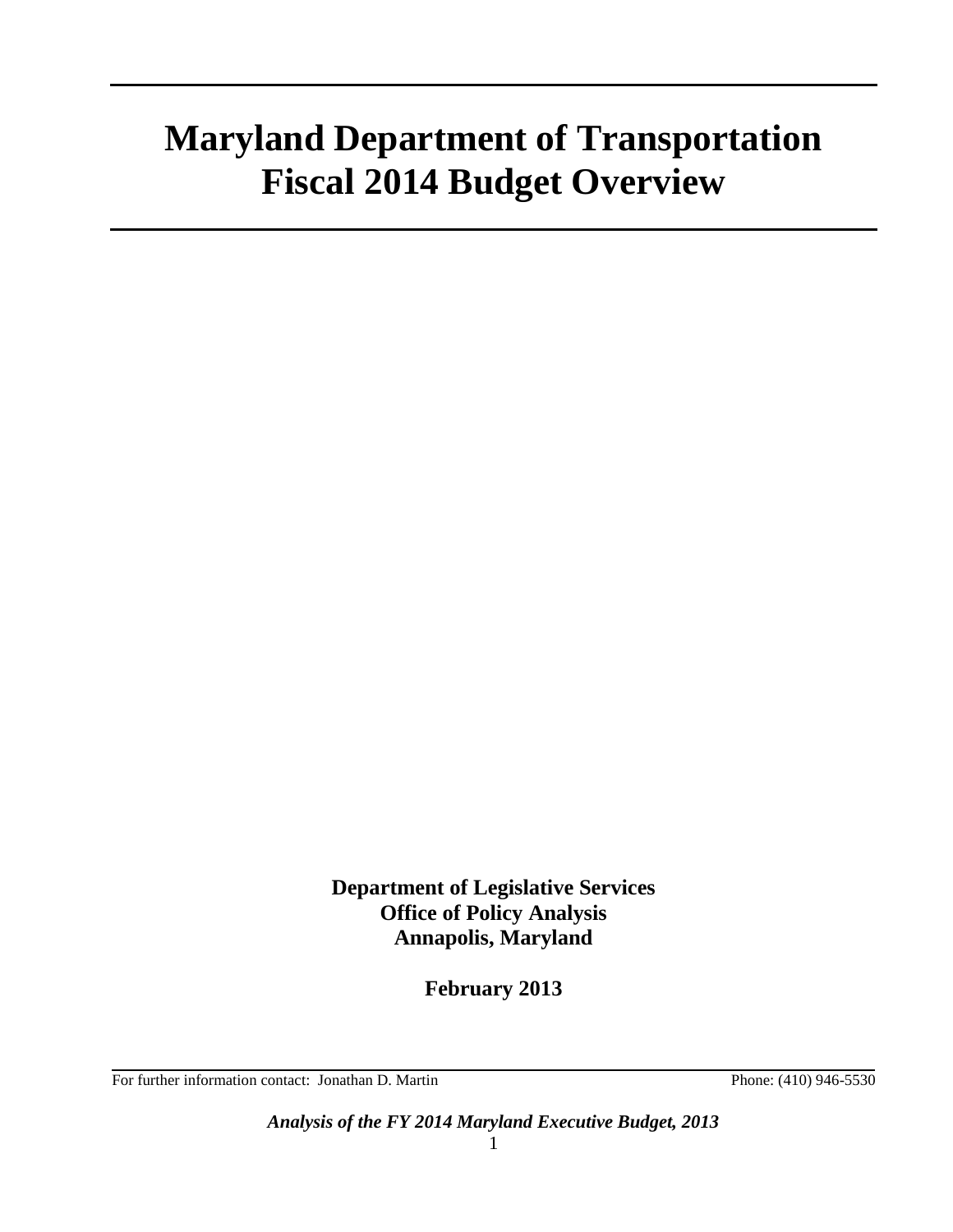## *Analysis in Brief*

## **Issues**

*Federal Transportation Aid Has Been Re-authorized:* Congress recently passed a two-year authorization for transportation spending through September 2014. Under the new re-authorization, Maryland can expect to receive \$780 million on average, with approximately \$580 million for highways and \$200 million for transit. There were also several policy changes made as part of the re-authorization, including expedited environmental review for projects, a national freight policy, and consolidation of funding programs. **The Department of Legislative Services recommends that the department discuss the impact of the federal re-authorization.**

## **[Recommended Actions](#page-22-0)**

- <span id="page-1-0"></span>1. Add annual budget bill language requiring notification of the capital budget changes.
- 2. Add budget bill language establishing a position cap.
- 3. Add annual budget bill language on notification of nontransportation expenditures.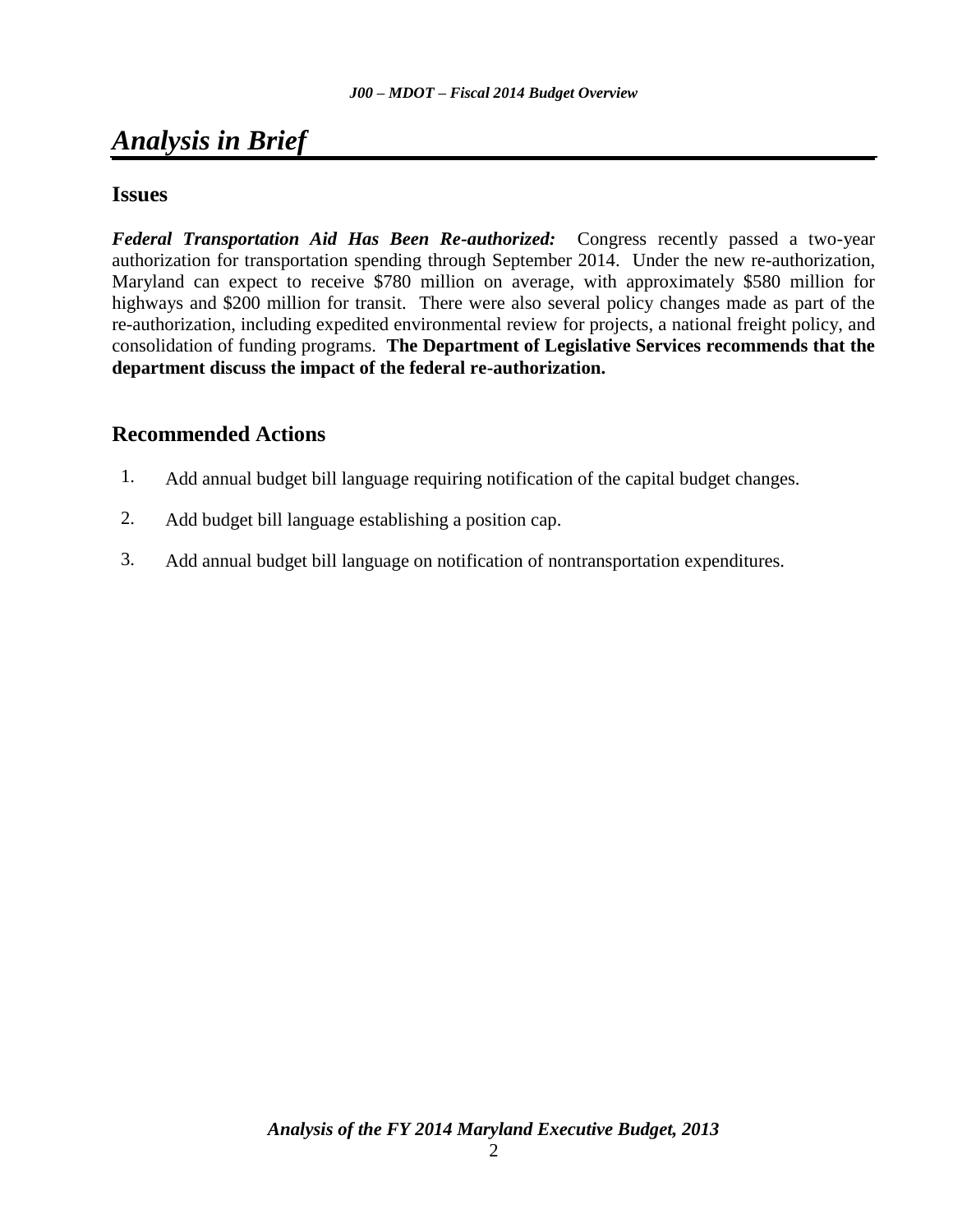## *Transportation Trust Fund Overview*

The Transportation Trust Fund (TTF) is a nonlapsing special fund that provides funding for transportation. It consists of tax and fee revenues, operating revenues, bond proceeds, and fund transfers. The Maryland Department of Transportation (MDOT) issues bonds backed by TTF revenues and invests the TTF fund balance to generate investment income. The Maryland Transit Administration (MTA), Motor Vehicle Administration (MVA), the Maryland Port Administration, and the Maryland Aviation Administration (MAA) generate operating revenues that cover a portion of their operating expenditures.

The tax and fee revenues include motor fuel taxes, rental car sales taxes, titling taxes, vehicle registration fees, a portion of the corporate income tax, and other miscellaneous motor vehicle fees. A portion of these revenues are credited to the Gasoline and Motor Vehicle Revenue Account (GMVRA). Of the revenues deposited into the GMVRA, distributions are made in fiscal 2014 to local jurisdictions and the TTF. The funds retained by the TTF support the capital program, debt service, and operating costs.

### **Fiscal 2012 TTF Revenue Closeout**

The TTF ended fiscal 2012 with a fund balance of \$187 million, \$87 million higher than the \$100 million projected, as shown in **Exhibit 1**. The higher fund balance is largely attributable to spending being less than projected by \$132 million. This was offset by revenues coming in \$45 million less than anticipated.

Tax and fee revenues were \$5 million higher than expected. Motor fuel tax revenue was \$10 million less than anticipated largely due to an accounting change from fiscal 2011 that reduced the fiscal 2012 revenue estimate. Titling tax revenues were \$3 million less than estimated, but overall fiscal 2012 revenues increased compared to fiscal 2011. The declines in revenue were more than offset by the increase in the TTF share of the corporate income tax. Other revenues that came in higher included operating revenues and reimbursements from several weather related events. With spending being less than anticipated, the department was able to reduce its projected bond sale by \$130 million.

Capital budget expenditures were \$117 million less than estimated due to cash flow changes in projects and the State Highway Administration (SHA) spending federal funds before special funds. Minor changes in operating budget spending, debt service, and deductions resulted in an additional decrease of \$15 million.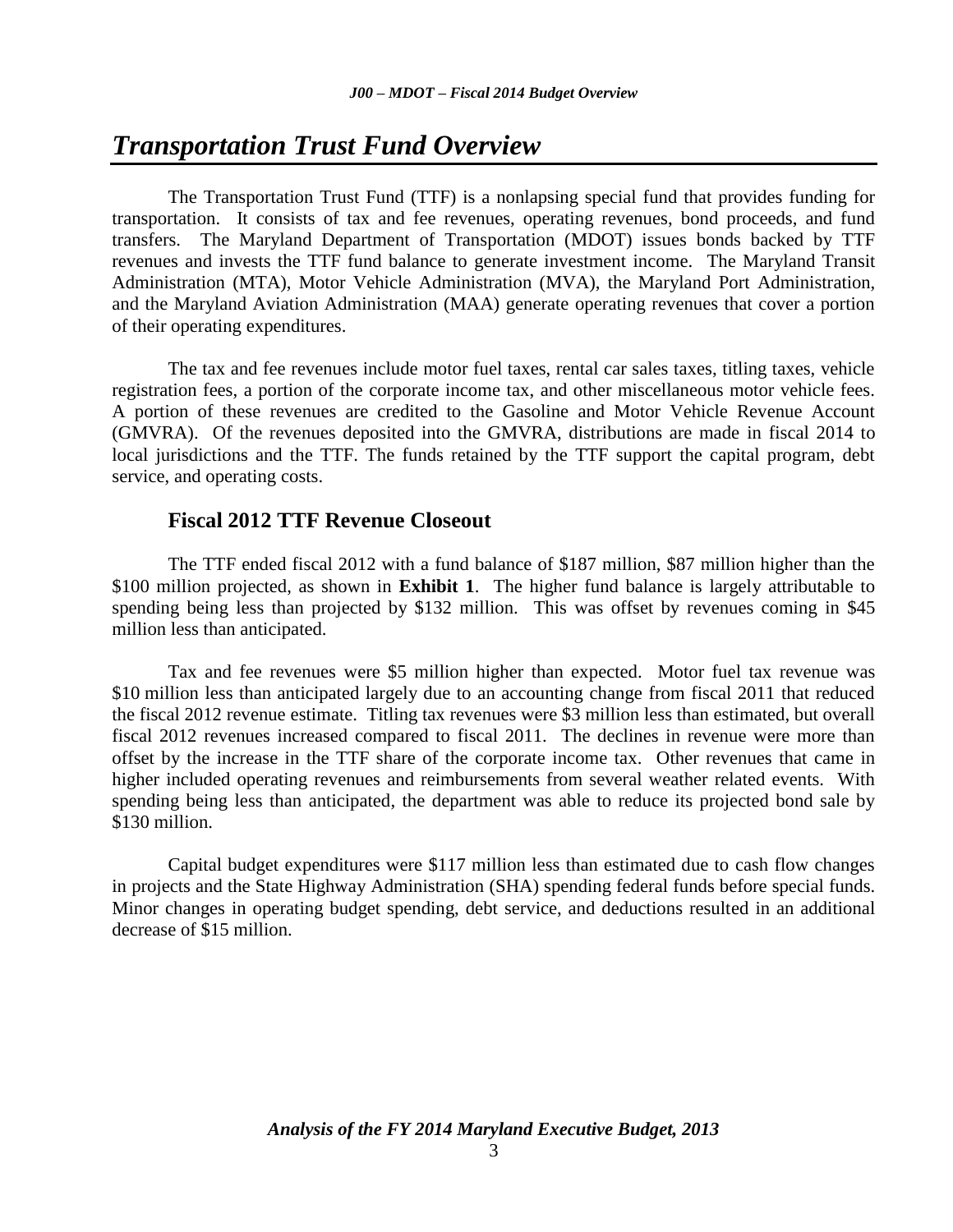|                                                                                  | Projected<br>2012 | <b>Actual</b><br>2012 | <b>Variance</b> |
|----------------------------------------------------------------------------------|-------------------|-----------------------|-----------------|
| <b>Starting Fund Balance</b>                                                     | \$221             | \$221                 | \$0             |
| <b>Revenues</b>                                                                  |                   |                       |                 |
| <b>Titling Taxes</b>                                                             | \$635             | \$632                 | $S-3$           |
| <b>Motor Fuel Taxes</b>                                                          | 744               | 734                   | $-10$           |
| <b>Sales Tax</b>                                                                 | 25                | 24                    | $-1$            |
| Corporate Income, Registrations, and Misc. MVA                                   |                   |                       |                 |
| Fees                                                                             | 776               | 795                   | 19              |
| Other Receipts and Adjustments                                                   | 435               | 515                   | 80              |
| <b>Bond Proceeds and Premiums</b>                                                | 260               | 130                   | $-130$          |
| <b>Total Revenues</b>                                                            | \$2,875           | \$2,830               | $$ -45$         |
| <b>Uses of Funds</b>                                                             |                   |                       |                 |
| <b>MDOT</b> Operating Expenditures                                               | \$1,581           | \$1,572               | $$ -9$          |
| <b>MDOT</b> Capital Expenditures                                                 | 853               | 736                   | $-117$          |
| <b>MDOT</b> Debt Service                                                         | 174               | 172                   | $-2$            |
| Highway User Revenues                                                            | 147               | 147                   | $\mathbf{0}$    |
| Other Expenditures                                                               | 241               | 237                   | $-4$            |
| <b>Total Expenditures</b>                                                        | \$2,996           | \$2,864               | $-$132$         |
| <b>Final Ending Fund Balance</b>                                                 | \$100             | \$187                 | \$87            |
| MDOT: Maryland Department of Transportation<br>MVA: Motor Vehicle Administration |                   |                       |                 |

## **Exhibit 1 Fiscal 2012 Transportation Trust Fund Closeout (\$ in Millions)**

Source: Maryland Department of Transportation, January 2013

Note: Totals may not sum due to rounding.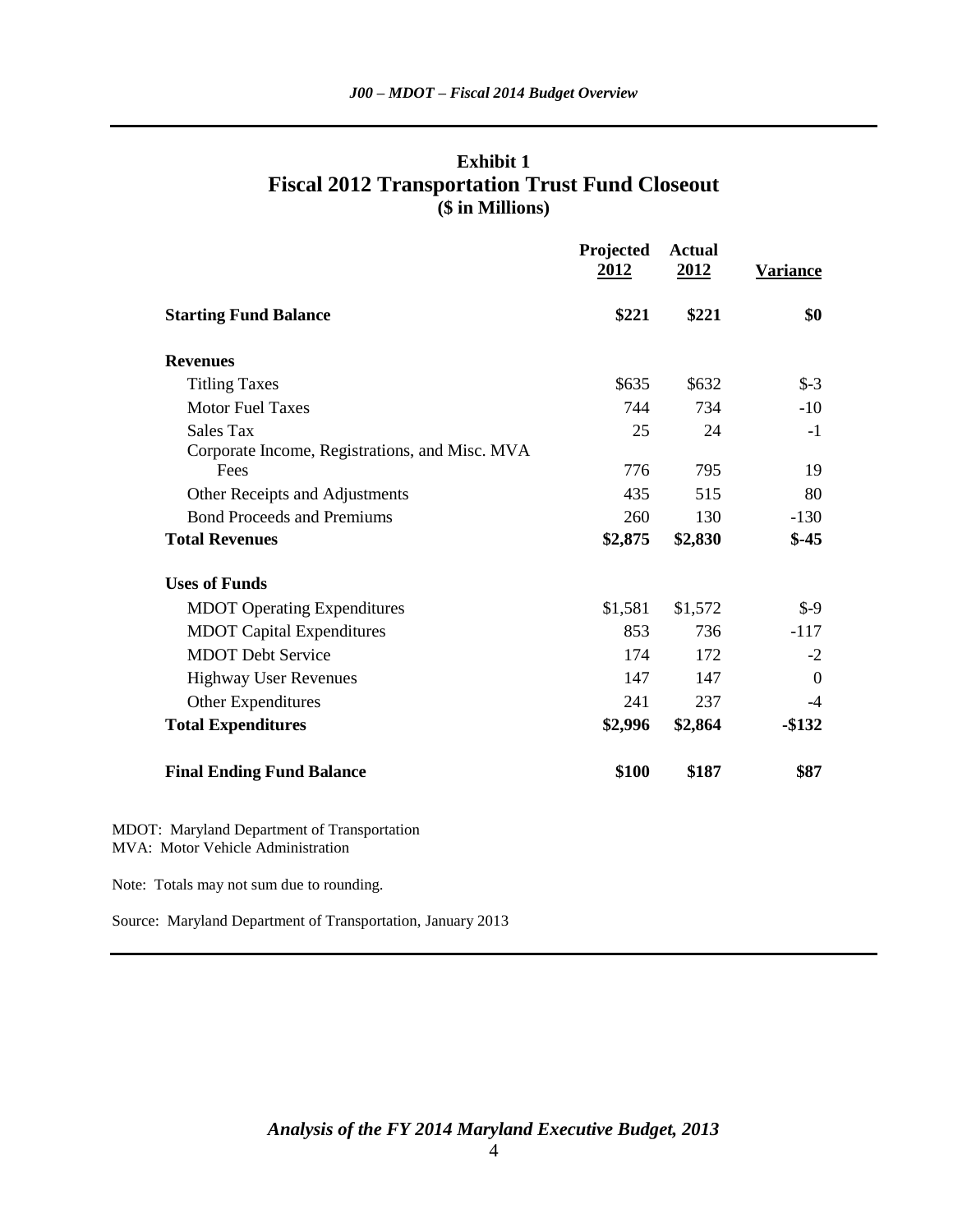#### **Fiscal 2013 Year-to-date Revenue Receipts**

The State has revenue information through November 2012. Based upon the fiscal 2013 revenue estimate and historical attainment, the titling tax is underperforming relative to the estimate by \$7 million. There is still revenue growth, just not as great as currently estimated. Vehicle sales are projected to grow in calendar 2013, so revenues could reach the estimate; however, for that to occur, vehicle sales will need to increase from the current level. Motor fuel tax revenues are a bit more difficult to determine at this point due to prior collection issues and accounting changes; however, it would appear that revenues are below estimates.

#### **Fiscal 2013 through 2018 Revenue Projections**

**Exhibit 2** shows that the TTF's largest revenue sources in fiscal 2014 are federal capital aid, motor fuel tax, and the titling tax, which represent approximately 57% of all fund sources. MDOT is projecting \$395 million in bonds will be sold to supplement the capital program in fiscal 2014.



**Total: \$4,084 Million**

MVA: Motor Vehicle Administration

Source: Governor's Budget Books, Fiscal 2014, Volume I, pages 584-588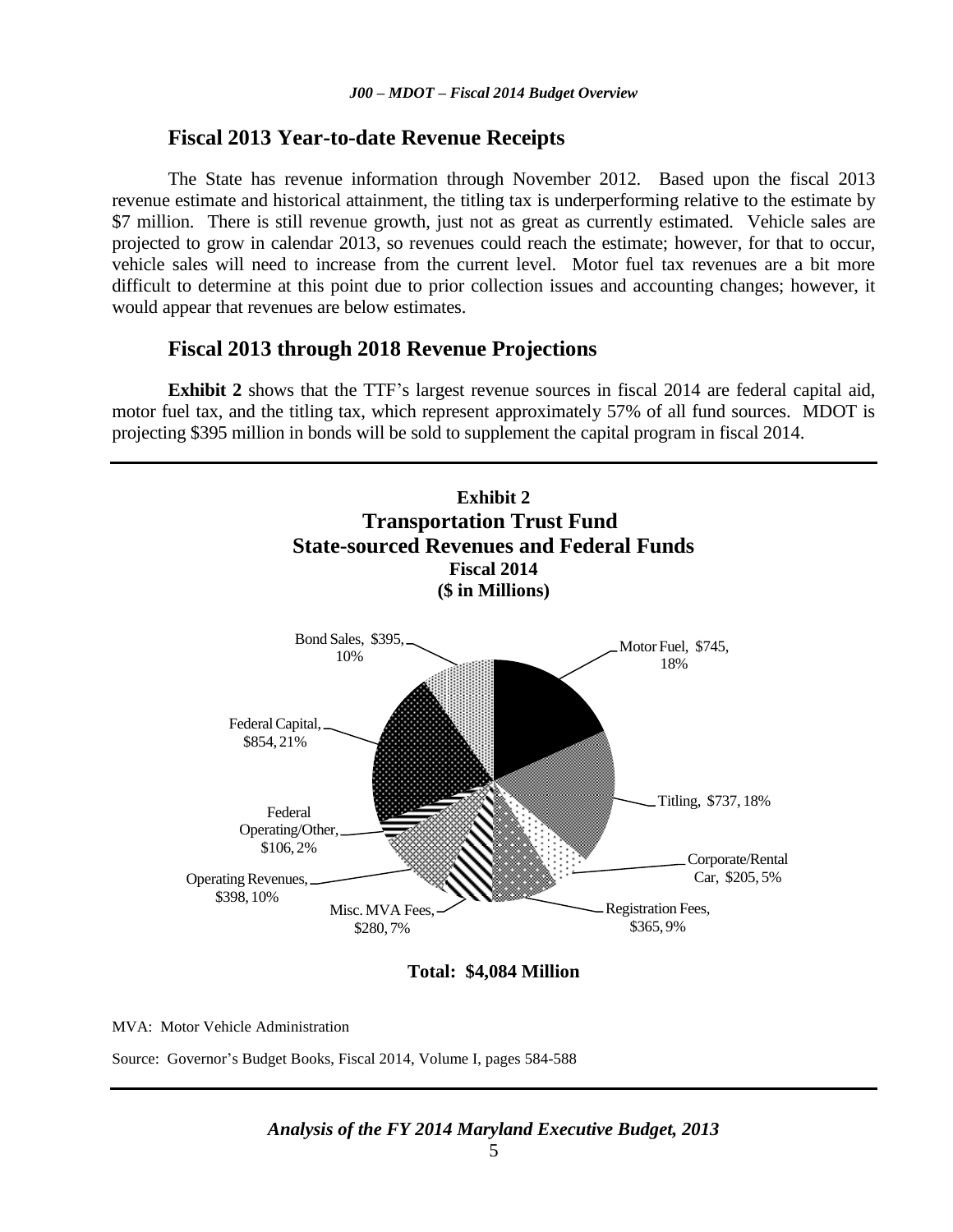**Exhibit 3** shows that MDOT's State-sourced revenues are expected to grow throughout the forecast period. Over the six-year period, GMVRA revenues, after deductions, are expected to increase from a total of approximately \$1.6 billion in fiscal 2013 to \$1.9 billion in fiscal 2018, an average annual increase of 2.7%. Average annual growth for the titling and rental car sales tax is estimated to be 6.4%, with higher growth in fiscal 2013 and 2014 as vehicle sales are expected to rebound with the economy before leveling off thereafter. Motor fuel tax revenues are estimated to grow approximately 1.0% on average annually, while registration fees and the corporation income tax are estimated to grow 0.6%. The growth in fiscal 2014 corporate income tax receipts is due to the end of revenue transfers between the general fund and the TTF. **Appendix 1** provides a summary of the financial forecast.



GMVRA: Gasoline and Motor Vehicle Revenue Account

Source: Maryland Department of Transportation, *Transportation Trust Fund Forecast*, January 2013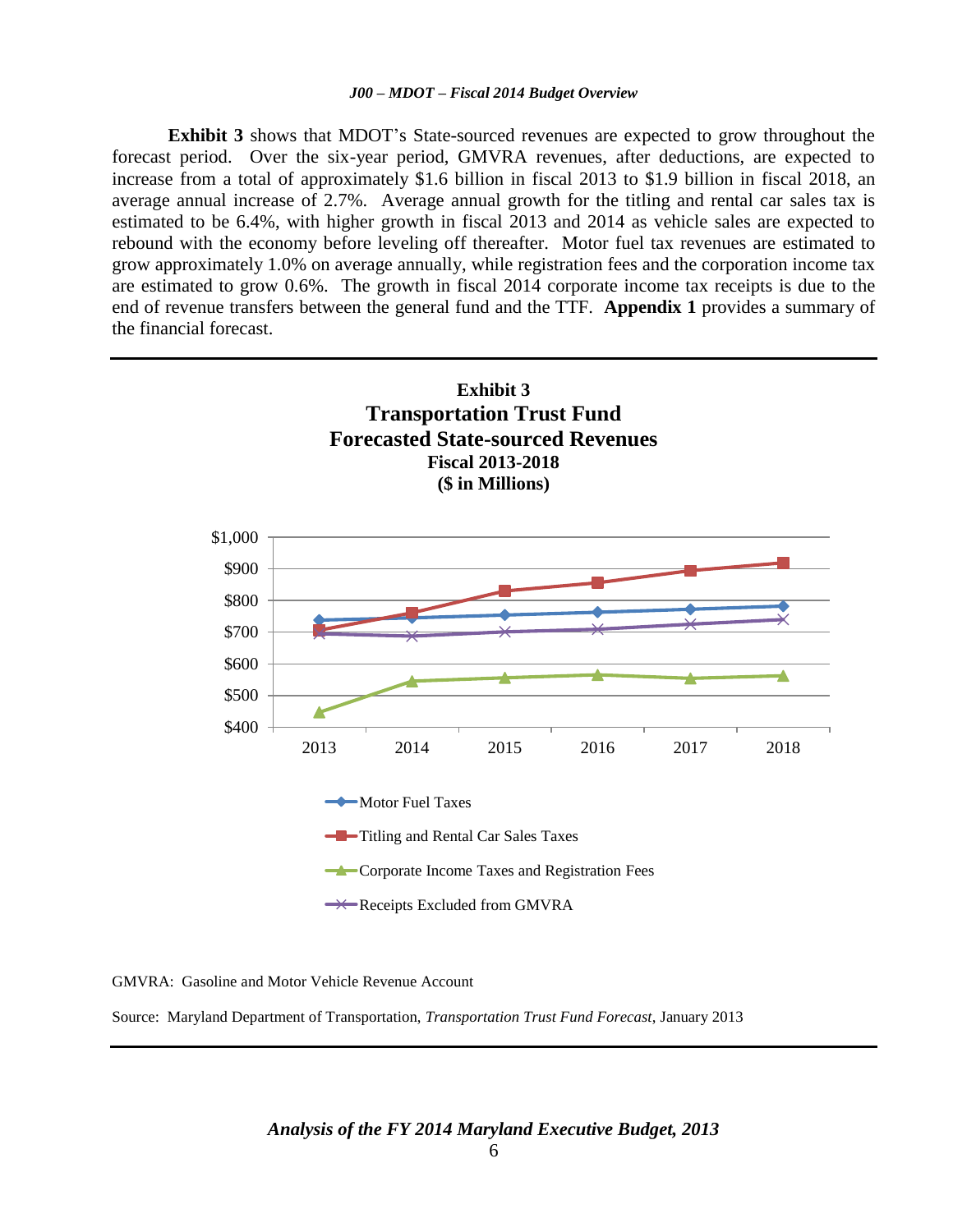#### **Long-term Forecast Overview and Issues**

While the department's fiscal 2013 through 2018 financial forecast is feasible, there are downside risks to the forecast that could result in a significantly smaller capital program if realized. The unknown impact of potential future federal action on spending or revenues and the resulting impact on the economy and capital program is likely the greatest risk.

The department's estimate of revenues in the short-term reflects strong titling tax growth through fiscal 2015. In addition, operating budget spending reflects constrained transit spending that may not be feasible over the long term. If revenue and operating spending estimates are not met, less cash will be available for the capital program. Furthermore, less revenue and higher operating spending will constrain the department's ability to issue debt for the capital program.

Given that the department has already assumed economic growth in its revenue estimates and constrained operating budget spending, it is unlikely that new projects will be added to the capital program as a result of revenue growth or savings in the operating budget. In other words, the fiscal 2013 to 2018 capital program submitted by the department likely represents the best case scenario for capital spending in the future.

Under this best case scenario, the capital program will be focused on system preservation projects as shown in **Exhibit 4**. When accounting for the fixed costs of system preservation and the Washington Metropolitan Area Transit Authority (WMATA) grant, only approximately 20% of available special funds will be used on construction projects to expand and enhance the network. Many of the construction projects are in the MTA and include bus purchases or vehicle overhauls that could be considered system preservation projects. Furthermore, the planned capital program does not have any funding for highway construction projects after fiscal 2017.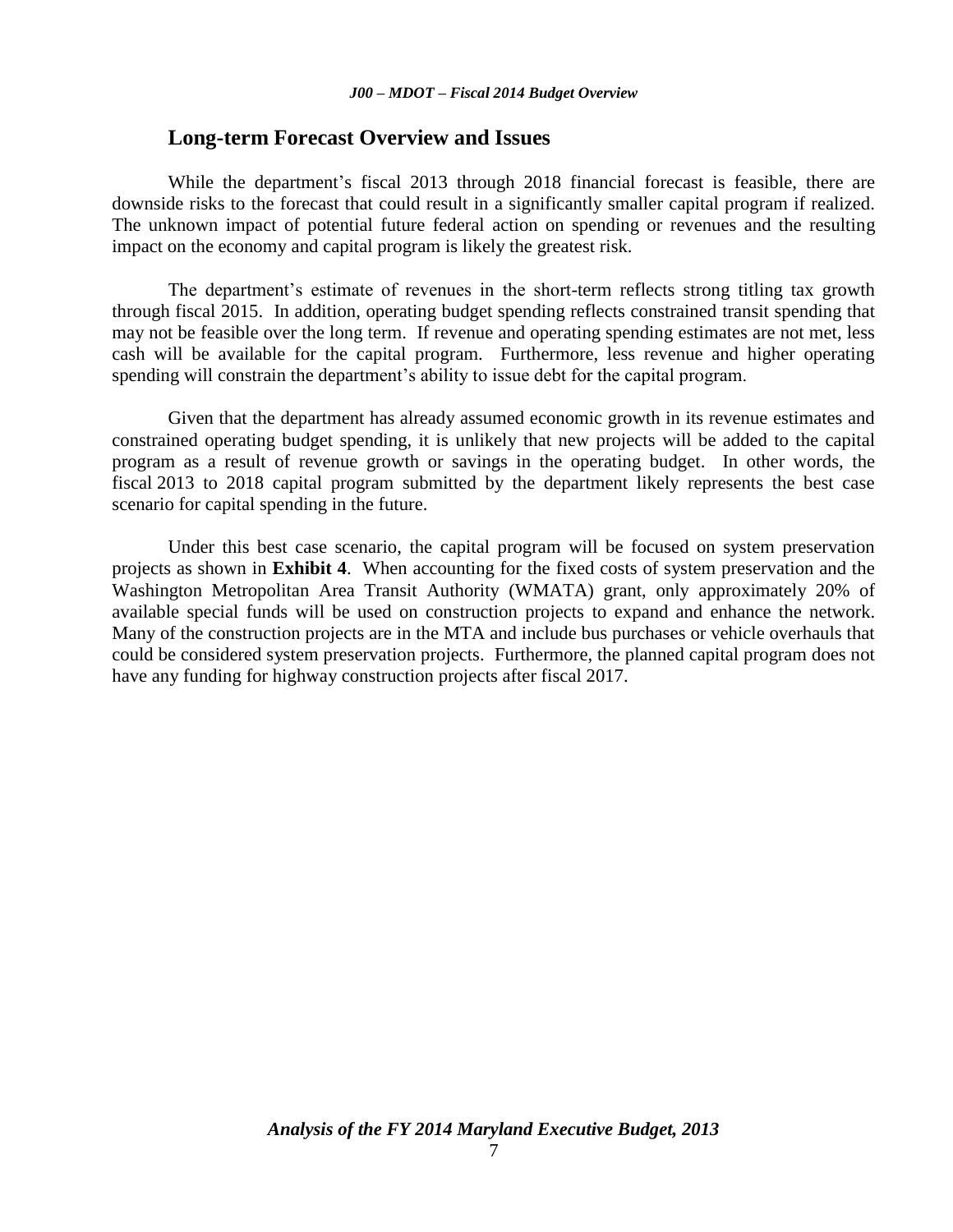

System Preservation WMATA WMajor Construction BD & E N Salary

D & E: development and evaluation WMATA: Washington Metropolitan Area Transit Authority

Source: Maryland Department of Transportation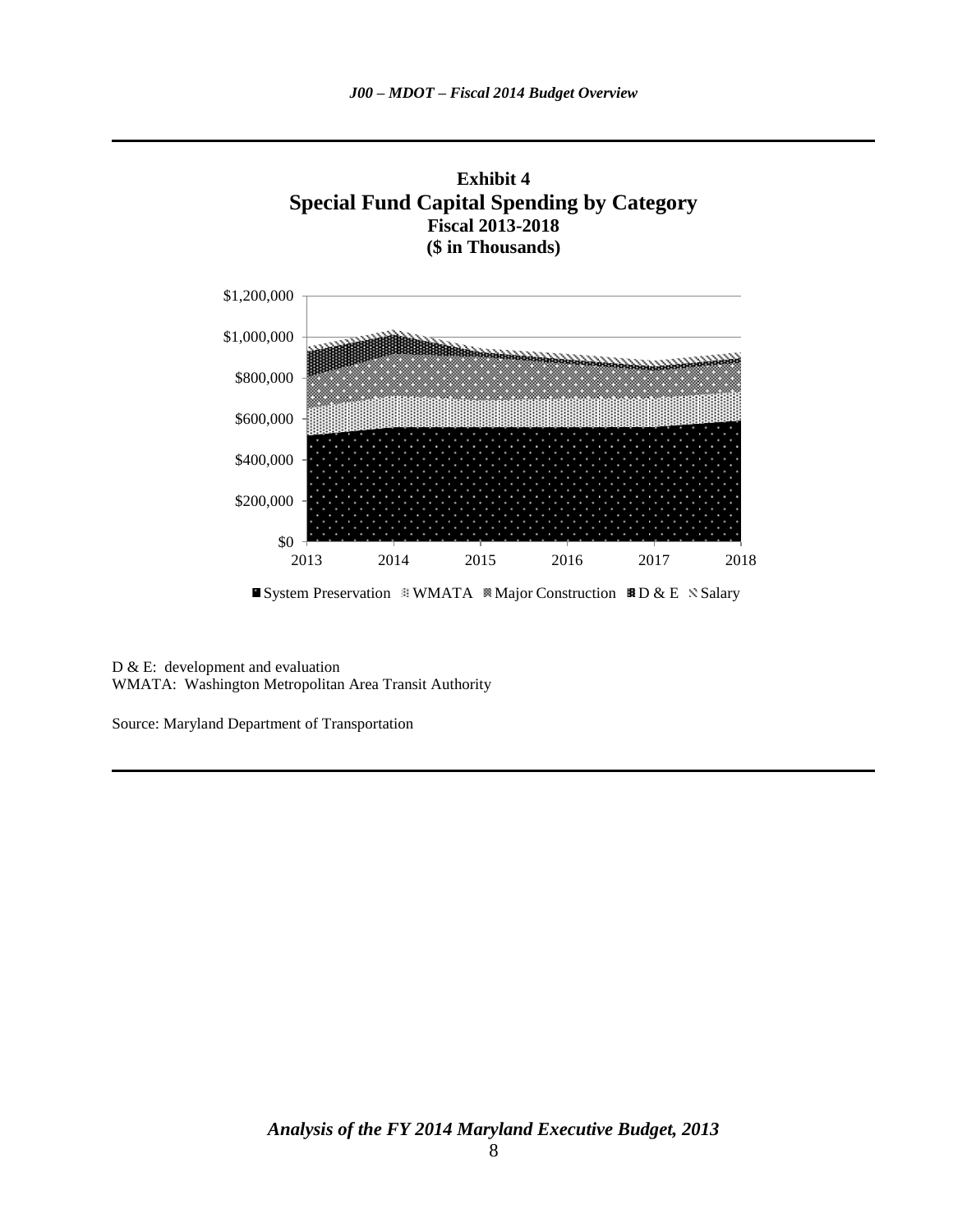## *Budget Overview*

**Exhibit 4** illustrates all expenditures from the TTF in fiscal 2014. The pay-as-you-go (PAYGO) capital program and the operating budgets of the modes each represents about 89% of total spending. The remainder of TTF expenditures goes toward debt service on Consolidated Transportation Bonds (CTB), the share of Highway User Revenues (HUR) distributed to counties and municipalities, and deductions to other State agencies.



PAYGO: pay-as-you-go

Note: The chart includes special funds from the Transportation Trust Fund and federal funds only. It excludes \$219 million in other funding for the capital program. For illustrative purposes, other funding can include the Maryland Transportation Authority, passenger facility charges, customer facility changes, local county participation, pass through federal funding for the Washington Metropolitan Area Transit Authority, and funding from the Transportation Security Administration.

Source: Maryland Department of Transportation, *Transportation Trust Fund Forecast*, January 2013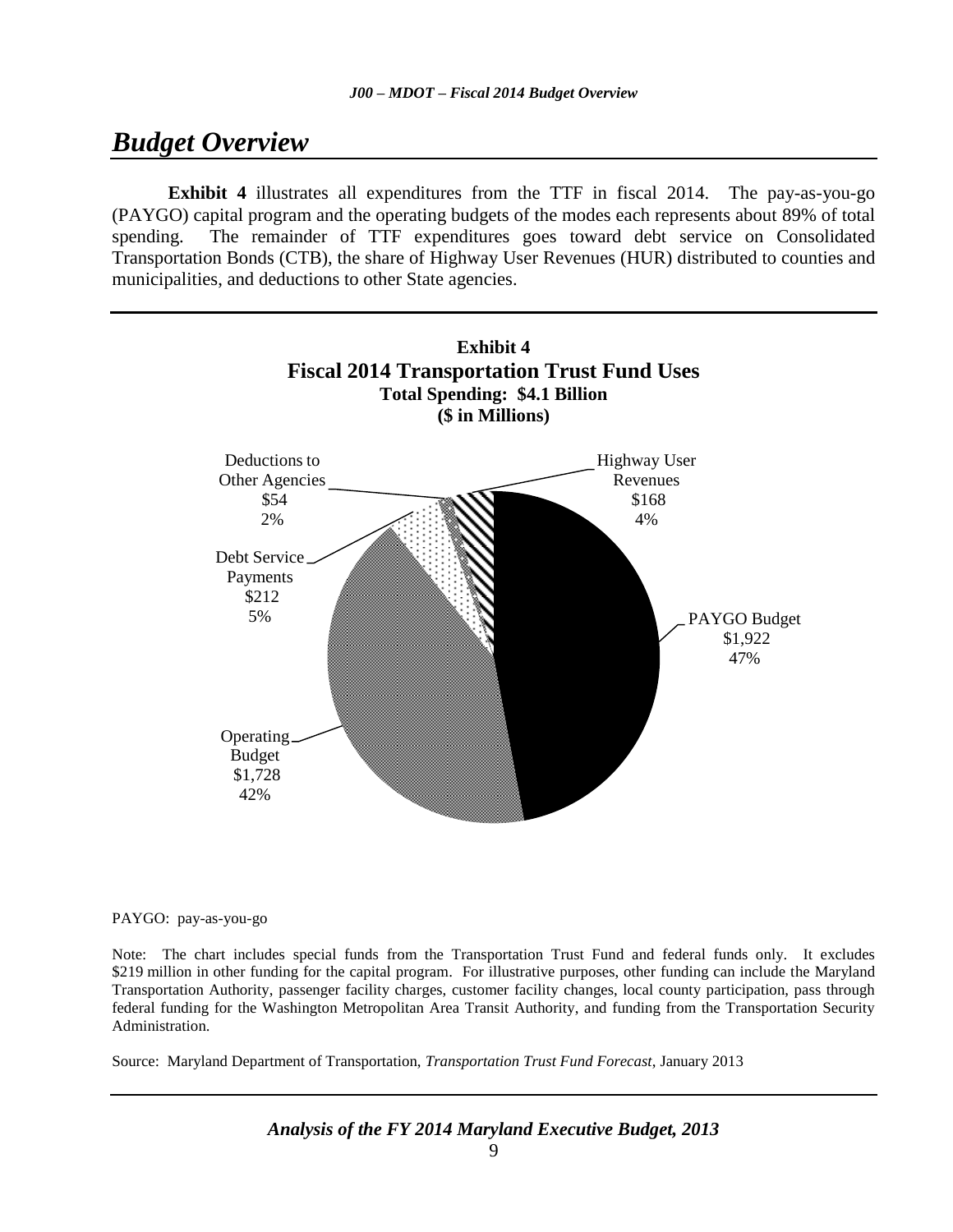### **Proposed Budget**

**Exhibit 5** categorizes the fiscal 2014 proposed allowance by the operating and PAYGO capital budget for each modal administration, debt service, and local highway user grants. MDOT's total fiscal 2014 allowance increases \$268.9 million, or 7.1%, compared to the fiscal 2013 working appropriation. Approximately 65.0% of the increase is attributable to increases in the capital budget (\$174.7 million). The remaining increases in descending order are the operating budget (\$69.3 million), debt service (\$20.3 million), and local aid (\$4.5 million). Total special fund spending increases \$183.6 million, or 6.4%, compared to the fiscal 2013 working appropriation, while federal funds increase by a smaller dollar amount (\$85.3 million) but by a larger percentage increase over the current year (9.2%). Total spending increases by \$7.1% over the current year.

| <b>Exhibit 5</b><br><b>Transportation Budget Overview</b><br><b>Fiscal 2012-2014</b> |                 |                             |                          |                        |                                           |  |
|--------------------------------------------------------------------------------------|-----------------|-----------------------------|--------------------------|------------------------|-------------------------------------------|--|
|                                                                                      | 2012            | <b>Working App.</b><br>2013 | <b>Allowance</b><br>2014 | \$ Change<br>2013-2014 | $\frac{0}{0}$<br><b>Change</b><br>2013-14 |  |
| <b>Operating</b>                                                                     |                 |                             |                          |                        |                                           |  |
| Secretary's Office                                                                   | \$71,382,143    | \$79,521,571                | \$80,011,377             | \$489,806              | 0.6%                                      |  |
| <b>WMATA</b>                                                                         | 256,721,778     | 263,899,241                 | 287,000,000              | 23,100,759             | 8.8%                                      |  |
| State Highway                                                                        |                 |                             |                          |                        |                                           |  |
| Administration                                                                       | 226,708,129     | 215,110,879                 | 227,631,515              | 12,520,636             | 5.8%                                      |  |
| Port Administration                                                                  | 41,611,531      | 46,664,915                  | 47,717,513               | 1,052,598              | 2.3%                                      |  |
| Motor Vehicle                                                                        |                 |                             |                          |                        |                                           |  |
| Administration                                                                       | 161,329,414     | 171,108,845                 | 186, 108, 172            | 14,999,327             | 8.8%                                      |  |
| Maryland Transit                                                                     |                 |                             |                          |                        |                                           |  |
| Administration                                                                       | 646,795,045     | 663,486,377                 | 678,184,339              | 14,697,962             | 2.2%                                      |  |
| <b>Aviation Administration</b>                                                       | 167,415,348     | 176,526,465                 | 179,000,048              | 2,473,583              | 1.4%                                      |  |
| <b>Subtotal</b>                                                                      | \$1,571,963,388 | \$1,616,318,293             | \$1,685,652,964          | \$69,334,671           | 4.3%                                      |  |
| <b>Debt Service</b>                                                                  | \$172,341,890   | \$191,915,100               | \$212,223,613            | \$20,308,513           | 10.6%                                     |  |
| <b>Local Highway User Grants</b>                                                     | \$147,063,928   | \$162,984,600               | \$167,533,632            | \$4,549,032            | 2.8%                                      |  |
| Capital                                                                              |                 |                             |                          |                        |                                           |  |
| Secretary's Office                                                                   | 27,146,690      | 87,093,328                  | 100,420,762              | 13,327,434             | 15.3%                                     |  |
| <b>WMATA</b>                                                                         | 129,926,424     | 132,449,000                 | 153,149,000              | 20,700,000             | 15.6%                                     |  |
| State Highway                                                                        |                 |                             |                          |                        |                                           |  |
| Administration                                                                       | 894,516,866     | 951,208,000                 | 987,512,000              | 36,304,000             | 3.8%                                      |  |
| Port Administration                                                                  | 58,531,629      | 103,750,061                 | 113,593,161              | 9,843,100              | 9.5%                                      |  |
| Motor Vehicle                                                                        |                 |                             |                          |                        |                                           |  |
| Administration                                                                       | 12,513,511      | 23,792,378                  | 26,445,887               | 2,653,509              | 11.2%                                     |  |
| Maryland Transit                                                                     |                 |                             |                          |                        |                                           |  |
| Administration                                                                       | 380,689,721     | 451,895,000                 | 538,298,000              | 86,403,000             | 19.1%                                     |  |
| <b>Aviation Administration</b>                                                       | 61,614,919      | 73,675,000                  | 79,149,000               | 5,474,000              | 7.4%                                      |  |
| Subtotal                                                                             | \$1,564,939,760 | \$1,823,862,767             | \$1,998,567,810          | \$174,705,043          | 9.6%                                      |  |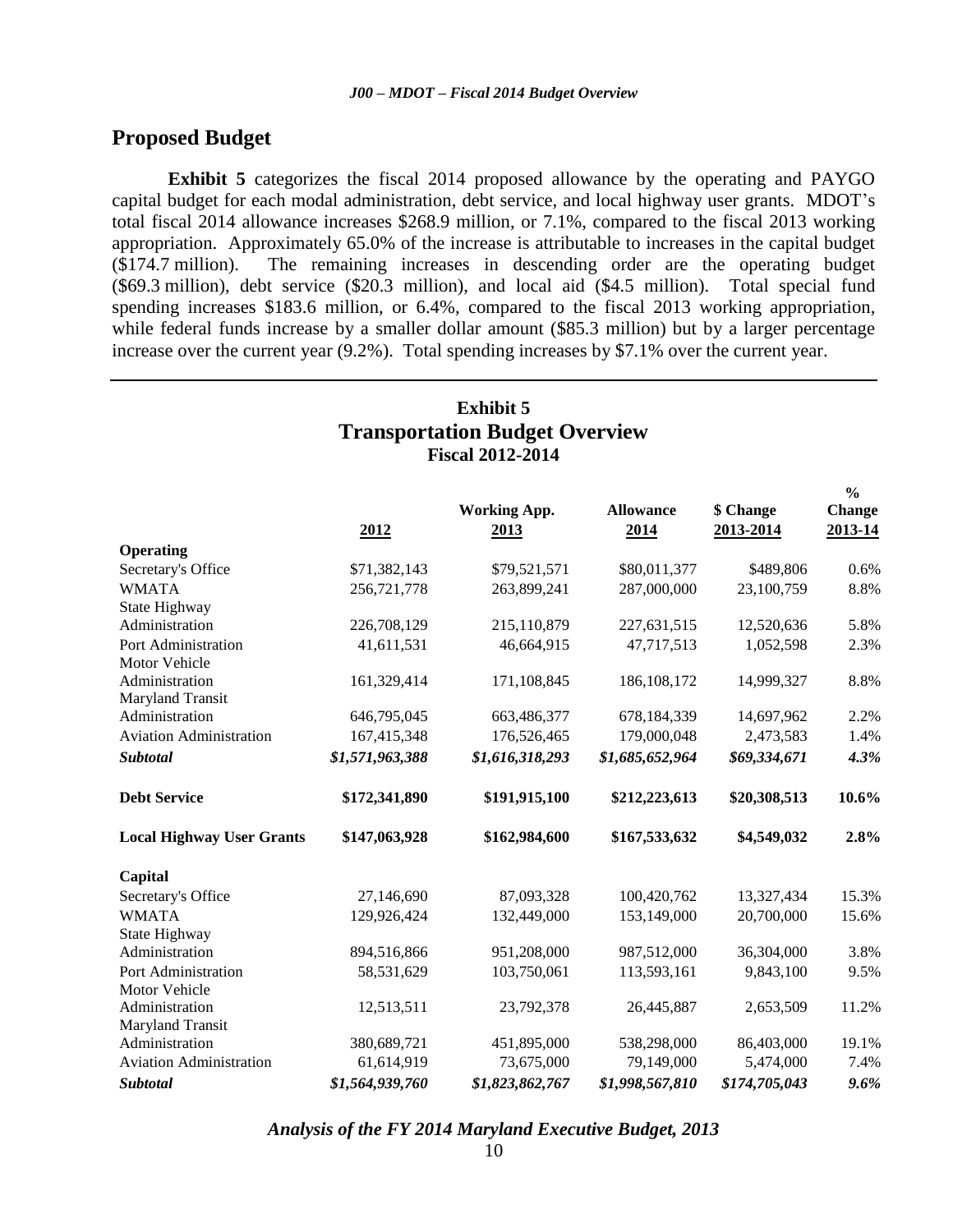#### *J00 – MDOT – Fiscal 2014 Budget Overview*

|                           | 2012            | Working App.<br>2013 | <b>Allowance</b><br><u>2014</u> | \$ Change<br>2013-2014 | $\frac{0}{0}$<br><b>Change</b><br>2013-14 |
|---------------------------|-----------------|----------------------|---------------------------------|------------------------|-------------------------------------------|
| <b>Total of All Funds</b> |                 |                      |                                 |                        |                                           |
| Special Fund              | 2,534,803,805   | 2,869,872,019        | 3,053,445,533                   | 183,573,514            | 6.4%                                      |
| Federal Fund              | 921,432,892     | 925, 208, 741        | 1,010,532,486                   | 85, 323, 745           | 9.2%                                      |
| Reimbursable Fund         | 72,269          | 0                    | $\theta$                        | 0                      | $- -$                                     |
| <b>Grand Total</b>        | \$3,456,308,966 | \$3,795,080,760      | \$4,063,978,019                 | \$268,897,259          | 7.1%                                      |

WMATA: Washington Metropolitan Area Transit Authority

Source: Maryland State Budget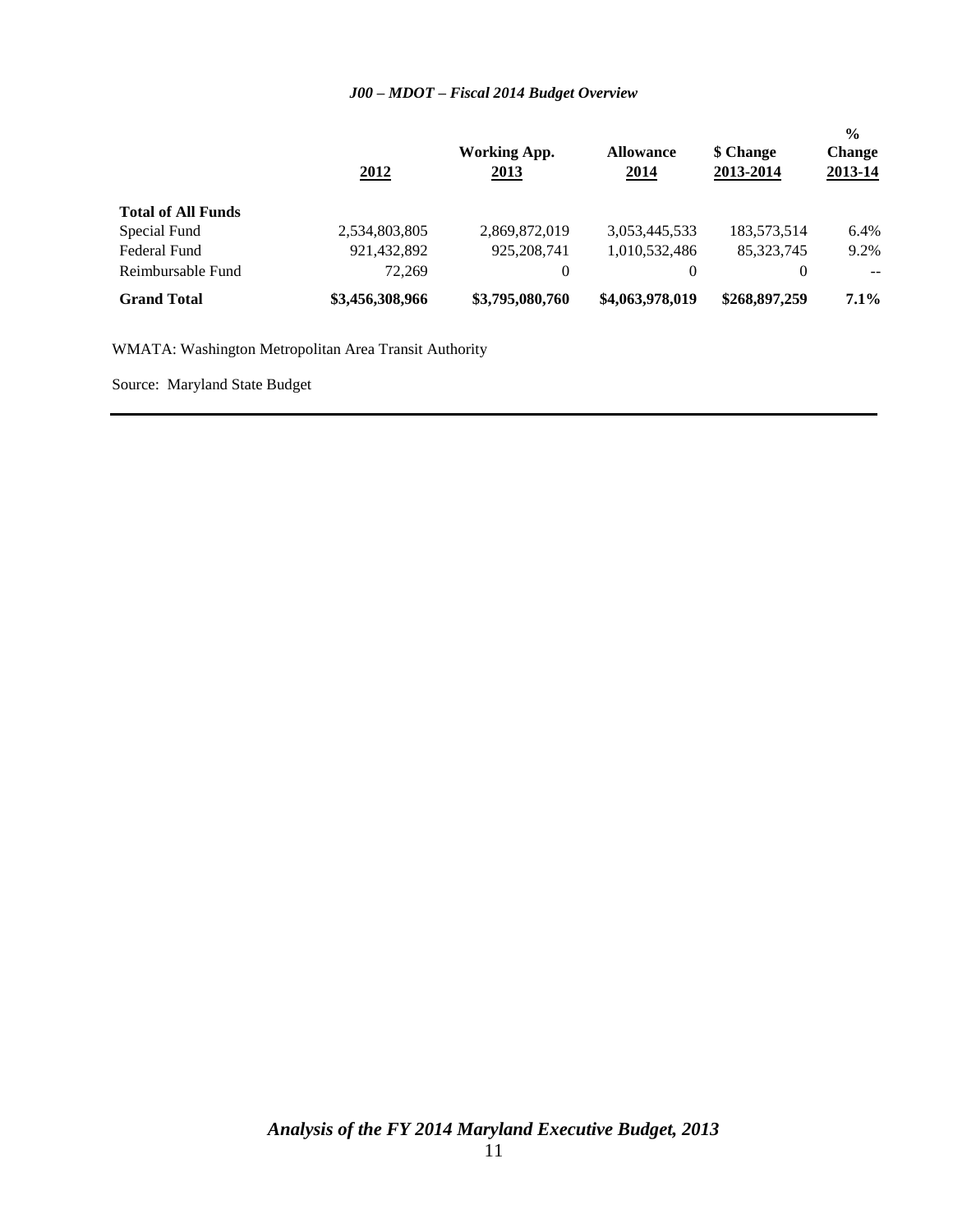## *Operating Budget Analysis*

MDOT's operating allowance includes expenditures for each of the modes, as well as debt service and local HUR. The fiscal 2014 operating allowance totals approximately \$2.1 billion, an increase of \$94.2 million, or 4.8%, compared to the fiscal 2013 working appropriation. Approximately 81.6% of the operating allowance is used for the operating budgets of each of the modes.

#### **Fiscal 2014 Proposed Budget**

#### **Operating Programs**

The fiscal 2014 allowance for operating programs totals \$1.7 billion, an increase of \$69.3 million, or 4.3%, over the fiscal 2013 working appropriation. The largest increase is the operating subsidy to WMATA, which increases \$23.1 million, or 8.8%. The MVA operating budget increases by \$15.0 million, or 8.8%. Two-thirds of the MVA increase represents federal pass-through grants to local subdivisions for highway safety. Other large increases in the operating program include funding for MTA (\$14.7 million or 2.2%) and for SHA (\$12.5 million or 5.8%).

**Exhibit 6** shows fiscal 2014 operating budget allowances by mode and provides the percentage of spending on each mode. Combined MTA and WMATA transit spending represents the largest share of the operating budget at 57%.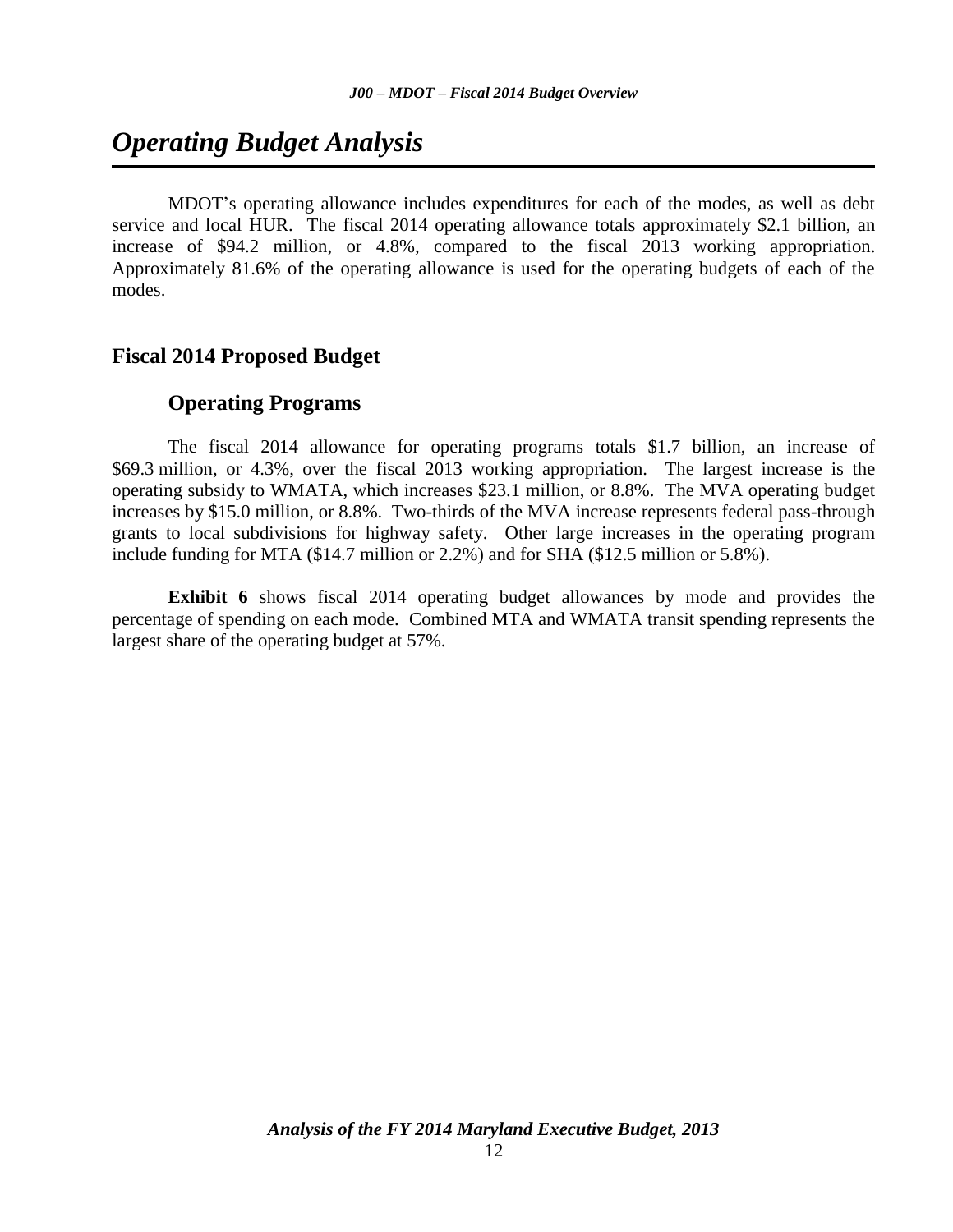

**Exhibit 6 Fiscal 2014 Operating Budget Allowance by Mode**

WMATA: Washington Metropolitan Area Transit Authority

Source: Maryland State Budget Books, Fiscal 2014, Volume I

#### **Personnel**

As shown in **Exhibit 7**, the fiscal 2014 allowance contains 8,734.5 regular positions, an increase of 3.0 positions from the fiscal 2013 working appropriation. The new positions represent contractual conversions in MVA, with 2.0 of the positions intended to support the Electronic Lien Services system and the remaining position to handle increased transactions related to new moped and motor scooter requirements imposed by Chapter 211 of the 2012 Session. Contractual full-time equivalents (FTE) decrease in the 2014 allowance by 1.0 FTE, for a total of 131.4 contractual FTEs.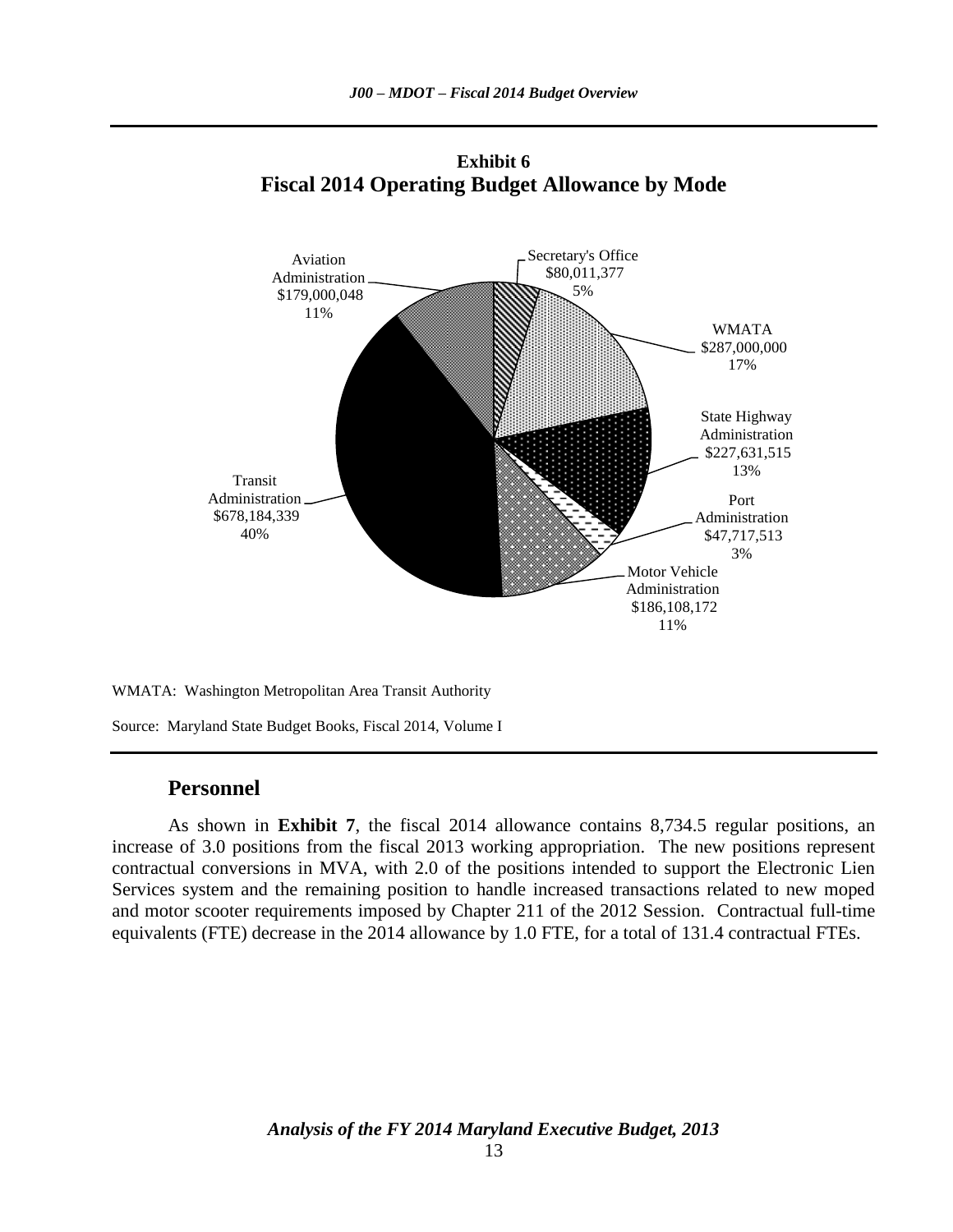## **Exhibit 7 Regular and Contractual FTEs Operating and Capital Programs Fiscal 2012-2014**

|                                     |         | <b>Working</b> | <b>Allowance</b> | <b>Change</b> | % Change |
|-------------------------------------|---------|----------------|------------------|---------------|----------|
|                                     | 2012    | 2013           | 2014             | 2013-14       | 2012-13  |
| <b>Regular Positions</b>            |         |                |                  |               |          |
| Secretary's Office                  | 309.0   | 309.0          | 309.0            | 0.0           | 0.0%     |
| <b>State Highway Administration</b> | 3,062.5 | 3,046.5        | 3,046.5          | 0.0           | 0.0%     |
| Maryland Port Administration        | 225.0   | 225.0          | 225.0            | 0.0           | 0.0%     |
| Motor Vehicle Administration        | 1,561.5 | 1,571.0        | 1,574.0          | 3.0           | 0.2%     |
| Maryland Transit Administration     | 3,093.5 | 3,087.5        | 3,087.5          | 0.0           | 0.0%     |
| Maryland Aviation Administration    | 493.5   | 492.5          | 492.5            | 0.0           | 0.0%     |
| <b>Total</b>                        | 8,745.0 | 8,731.5        | 8,734.5          | <b>3.0</b>    | $0.0\%$  |
| <b>Contractual FTEs</b>             |         |                |                  |               |          |
| Secretary's Office                  | 7.5     | 7.5            | 7.5              | 0.0           | 0.0%     |
| <b>State Highway Administration</b> | 22.0    | 22.0           | 22.0             | 0.0           | 0.0%     |
| Maryland Port Administration        | 1.2     | 1.2            | 1.2              | 0.0           | 0.0%     |
| Motor Vehicle Administration        | 67.0    | 85.2           | 84.2             | $-1.0$        | $-1.2%$  |
| Maryland Transit Administration     | 16.0    | 16.0           | 16.0             | 0.0           | 0.0%     |
| Maryland Aviation Administration    | 0.5     | 0.5            | 0.5              | 0.0           | 0.0%     |
| <b>Total</b>                        | 114.2   | 132.4          | 131.4            | $-1.0$        | $-0.8\%$ |

FTE: full-time equivalent

Source: Maryland State Budget

#### **Health Insurance Savings**

Section 19 of the fiscal 2014 budget bill reduces funding in Executive Branch agencies by \$7.4 million to reflect health insurance savings from favorable cost trends. For MDOT, the reduction equates to \$836,698 in special funds and \$20 in federal funds.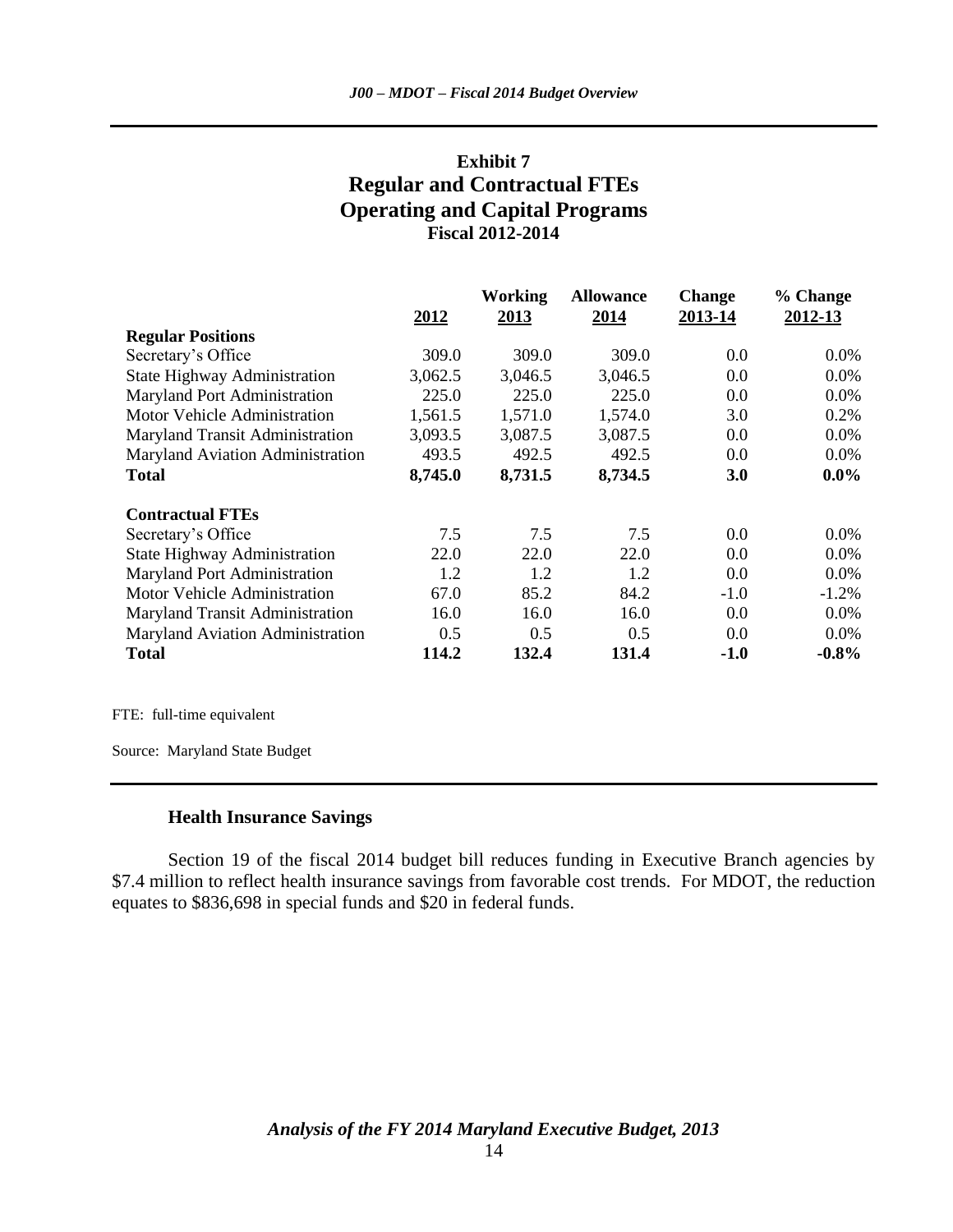### **Debt Service**

The budgeted fiscal 2014 allowance for debt service payments is \$212.2 million, an increase of \$20.3 million, or 10.6%, from the fiscal 2013 working appropriation. The increase is the result of established debt service schedules for previously issued bonds and the planned issuance of \$395.0 million in new debt in fiscal 2014.

At the end of fiscal 2014, CTB debt outstanding is expected to total \$2.0 billion, which remains below the statutory cap of \$2.6 billion. MDOT is forecasted to adequately maintain all bond coverage ratios throughout the forecast period.

## **Local HUR**

HUR are derived from a portion of tax and fee revenues that are deposited in the GMVRA and subsequently distributed among the TTF, Baltimore City, counties, and municipalities. The local share of HUR totals approximately \$160.4 million in fiscal 2013 and \$167.5 million in fiscal 2014. The increase in the appropriation is due to revenue growth.

It should be noted that there is also an additional \$15.4 million in funding for municipalities that is provided as a capital grant in the Secretary's Office to be distributed based upon the HUR allocation for municipalities.

**Exhibit 8** provides a summary of HUR funding from fiscal 2013 and 2014.

| <b>Exhibit 8</b><br><b>Distribution of Highway User Revenues</b><br><b>Fiscal 2013-2014</b> |                      |                    |                      |               |  |
|---------------------------------------------------------------------------------------------|----------------------|--------------------|----------------------|---------------|--|
|                                                                                             | <b>Percent Share</b> | <b>Fiscal 2013</b> | <b>Percent Share</b> | Fiscal 2014   |  |
| <b>MDOT</b>                                                                                 | 90.0%                | 1,443,789,900      | 90.4%                | 1,577,608,368 |  |
| <b>Local Share</b>                                                                          | 10.0%                | 160,421,100        | 9.6%                 | 167,533,632   |  |
| <b>Total</b>                                                                                | 100.0%               | 1,604,211,000      | 100.0%               | 1,745,142,000 |  |
| <b>Local Distribution</b>                                                                   |                      |                    |                      |               |  |

Baltimore City 8.1% 129,941,091 7.7% 134,375,934 Counties 1.5% 24,063,165 1.5% 26,177,130 Municipalities 0.4% 6,416,844 0.4% 6,980,568 **Total 10.0% 160,421,100 9.6% 167,533,632** 

MDOT: Maryland Department of Transportation

Source: Maryland Department of Transportation, *Transportation Trust Fund Forecast*, January 2013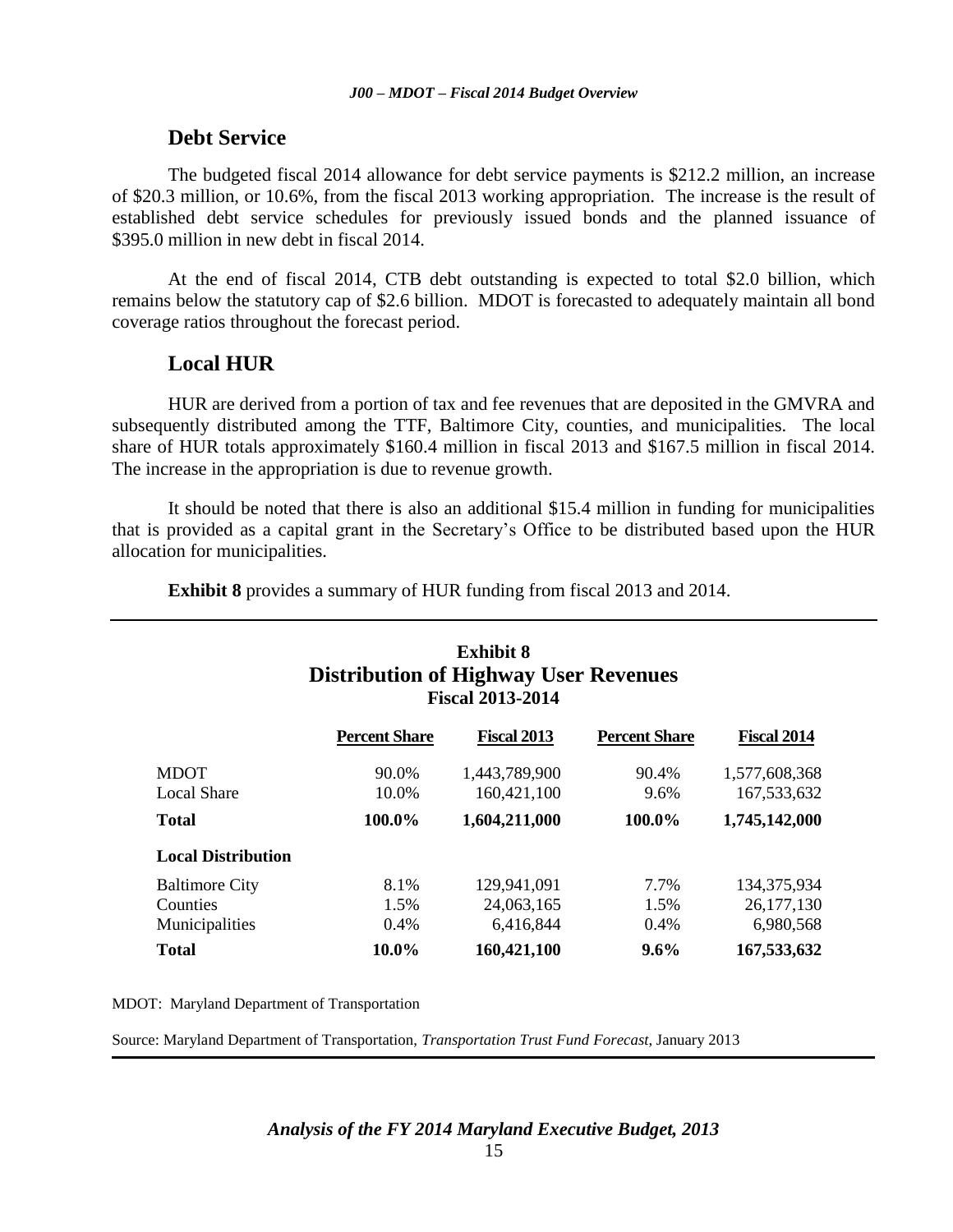## *PAYGO Capital Budget Analysis*

The *Consolidated Transportation Program* (CTP) is issued annually to the General Assembly, local elected officials, and interested citizens. The CTP provides a description of projects proposed by MDOT for development and evaluation or construction over the next six-year period.

## **Fiscal 2013 through 2018 CTP**

The fiscal 2013 through 2018 CTP totals \$10.1 billion for projects supported by State, federal, and other funds. To date, other funding has primarily been used at Baltimore/Washington International Thurgood Marshall (BWI) Airport. This type of funding has also been utilized for projects by WMATA and MTA. **Exhibit 9** shows the funding level for each mode over the current six-year period, including special, federal, and other funds. SHA accounts for the largest portion of the program at 49%. Transit funding, including WMATA and MTA, accounts for 32% of spending.



WMATA: Washington Metropolitan Area Transit Authority

Source: Maryland Department of Transportation, 2013-2018 Consolidated Transportation Program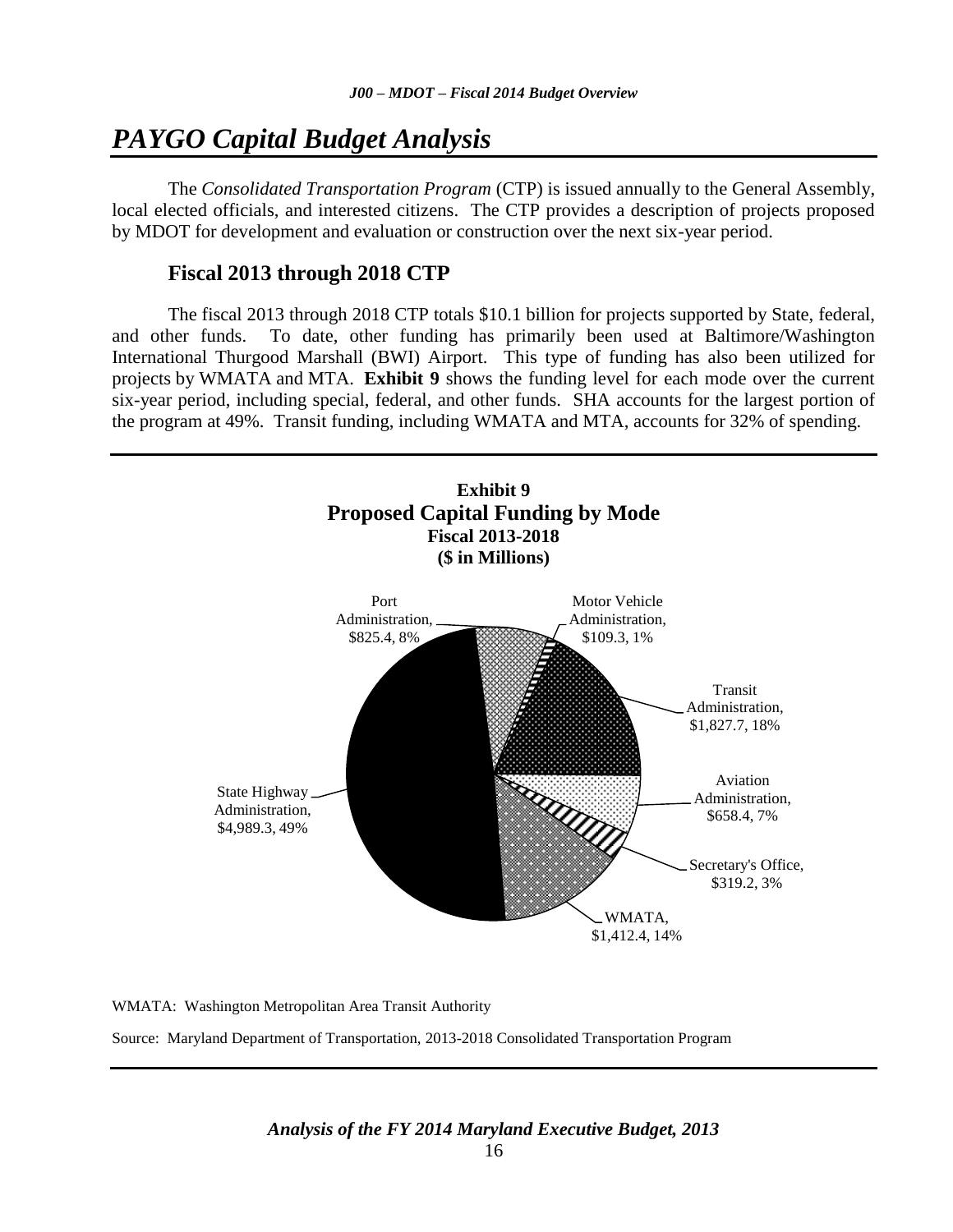#### *J00 – MDOT – Fiscal 2014 Budget Overview*

**Exhibit 10** shows the level of special, federal, and other funds for each fiscal year of the capital program. Special funds fund the largest share of the capital program, although federal funds also play a significant role.





Capital spending is expected to peak in fiscal 2014 at \$2.1 billion and then steadily decline to \$1.4 billion in fiscal 2018. As shown, special fund spending is relatively static throughout the forecast period, with an approximately \$50 million difference between fiscal 2013 and 2018 funding. The major decline in capital spending by fiscal 2018 is attributable to federal funds decreasing almost \$500 million due to uncertainty with future federal aid beginning in fiscal 2015. Other funds decrease due to several large projects at MAA ending.

MDOT has added \$353.2 million of projects to the fiscal 2013 to 2018 CTP. From the draft to the final CTP, federal funds increased \$235.0 million due to additional federal aid from the federal reauthorization and discretionary grants for projects that was not included in the draft. The additional \$83.8 million in special funds is largely attributable to MDOT utilizing federal funds instead of special funds for projects which freed up the special funds for other purposes.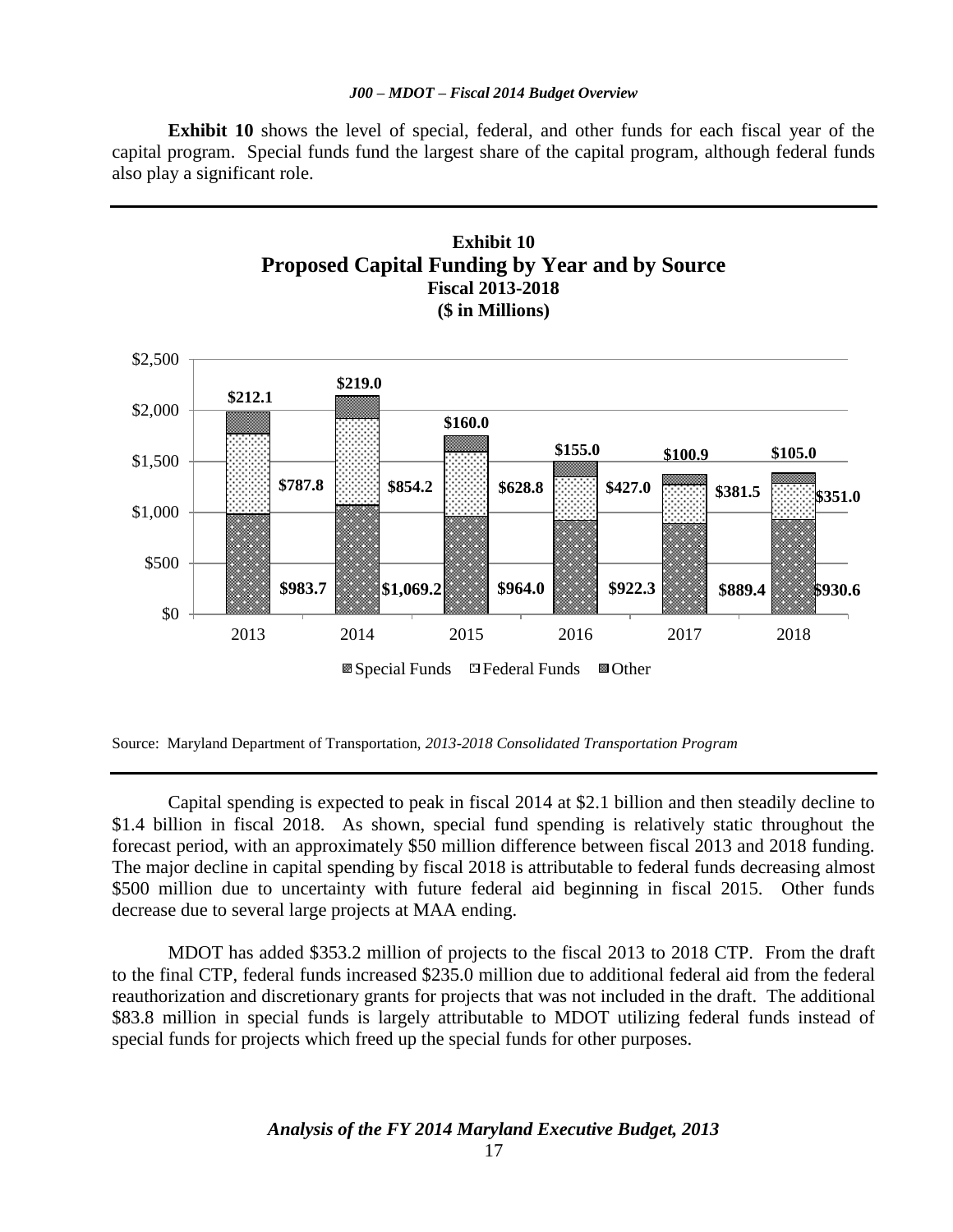#### **Fiscal 2014 Capital Budget**

**Exhibit 11** shows that, including other funding, the fiscal 2014 PAYGO capital budget totals \$2.1 billion, an increase of approximately \$158.7 million, or 8.0%, compared to fiscal 2013. The fiscal 2014 budget includes \$1,069.2 million in special funds, \$854.2 million in federal funds, and \$219.0 million in other funds. Special funds increase \$85.5 million due to additional highway spending instead of federal funds. Federal funds increase approximately \$66.4 million largely due to spending at the MTA for a variety of projects. Other funds increase \$6.9 million due to cash flow needs of projects at MAA.

As shown, approximately 43% of the capital program is for highway-related expenditures. Total transit spending accounts for 37% of capital spending, similar to spending for the six-year total for each mode.





Source: Maryland Department of Transportation, 2013-2018 Consolidated Transportation Program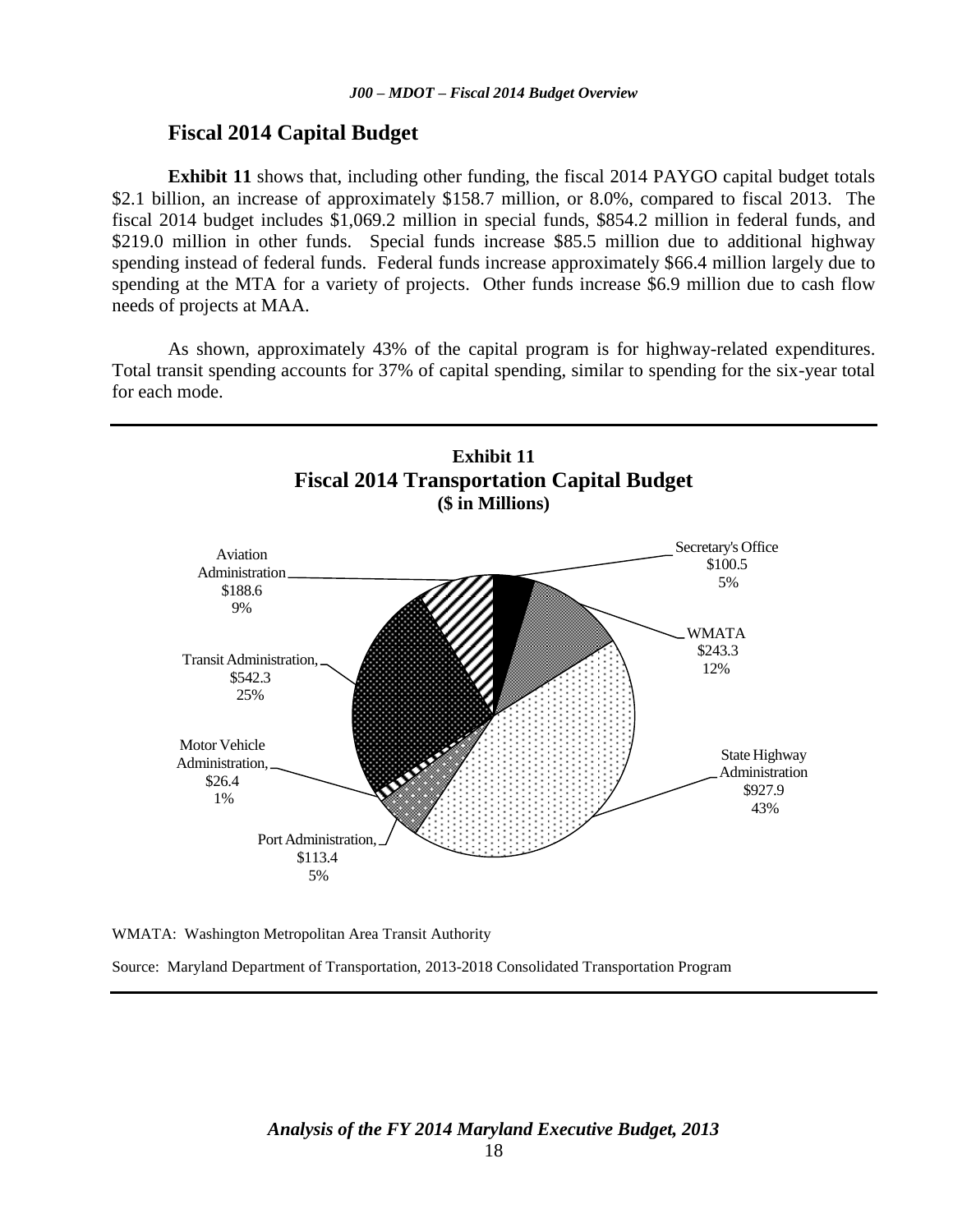## **Other Funds**

The fiscal 2013 through 2018 CTP also includes \$219.0 million in other funds for fiscal 2014, as shown in **Exhibit 12**. The other funding is comprised of pass through federal money for WMATA, local county participation, passenger facility charges, customer facility charges, and funding from the Transportation Security Administration.

## **Exhibit 12 Fiscal 2014 Other Funds (\$ in Thousands)**

| Project                                                                                                                                                                                                                          | <b>Other Source</b>                                                                                                                                                                                                               | 2013 Funding |
|----------------------------------------------------------------------------------------------------------------------------------------------------------------------------------------------------------------------------------|-----------------------------------------------------------------------------------------------------------------------------------------------------------------------------------------------------------------------------------|--------------|
| Bethesda Metro Entrance D&E                                                                                                                                                                                                      | Local                                                                                                                                                                                                                             | \$1,906      |
| <b>LOTS Elderly Handicapped Nonprofit Services</b>                                                                                                                                                                               | Local                                                                                                                                                                                                                             | 723          |
| LOTS Howard County Hybrid                                                                                                                                                                                                        | Local                                                                                                                                                                                                                             | 166          |
| LOTS-Alleghany and Ocean City                                                                                                                                                                                                    | Local                                                                                                                                                                                                                             | 350          |
| LOTS Central Maryland Transit Facility D&E                                                                                                                                                                                       | Local                                                                                                                                                                                                                             | 934          |
| Owings Mills*                                                                                                                                                                                                                    | Local                                                                                                                                                                                                                             | $\Omega$     |
| <b>Total Other Funds MTA</b>                                                                                                                                                                                                     |                                                                                                                                                                                                                                   | \$4,079      |
| WMATA Capital Improvement Program                                                                                                                                                                                                | <b>WMATA</b> Federal                                                                                                                                                                                                              | \$90,132     |
| <b>Total Other Funds WMATA</b>                                                                                                                                                                                                   |                                                                                                                                                                                                                                   | \$90,132     |
| Municipal Government grants                                                                                                                                                                                                      | <b>State</b>                                                                                                                                                                                                                      | \$15,380     |
| <b>Total Other Funds TSO</b>                                                                                                                                                                                                     |                                                                                                                                                                                                                                   | \$15,380     |
| Concourse B/C Connector                                                                                                                                                                                                          | <b>PFC</b>                                                                                                                                                                                                                        | \$25,446     |
| <b>RSA/PMP</b> Improvements                                                                                                                                                                                                      | <b>PFC</b>                                                                                                                                                                                                                        | 75,608       |
| <b>BWI</b> Integrated Security System                                                                                                                                                                                            | <b>PFC</b>                                                                                                                                                                                                                        | 3,102        |
| <b>Consolidated Rental Car Facility Improvements</b>                                                                                                                                                                             | <b>CFC</b>                                                                                                                                                                                                                        | 3,254        |
| <b>Consolidated Dispatch Center</b>                                                                                                                                                                                              | <b>PFC</b>                                                                                                                                                                                                                        | 1,060        |
| <b>Hagerstown Airport</b>                                                                                                                                                                                                        | Direct Federal                                                                                                                                                                                                                    | 1,000        |
| <b>Total Other Funds MAA</b>                                                                                                                                                                                                     |                                                                                                                                                                                                                                   | \$109,470    |
| <b>Grand Total</b>                                                                                                                                                                                                               |                                                                                                                                                                                                                                   | \$219,061    |
| BWI: Baltimore/Washington International Thurgood Marshall Airport<br><b>CFC: Customer Facility Charges</b><br>D&E: Development and Evaluation<br>LOTS: locally operated transit systems<br>MAA: Maryland Aviation Administration | MTA: Maryland Transit Administration<br>PFC: Passenger Facility Charges<br>PMP: Pavement Management Program<br>RSA: Runway Safety Area<br>TSO: The Secretary's Office<br>WMATA: Washington Metropolitan Area Transit<br>Authority |              |

\* Baltimore City is contributing \$13.1 million to the project, but it is not reflected in the *Consolidated Transportation Program*. Source: Maryland Department of Transportation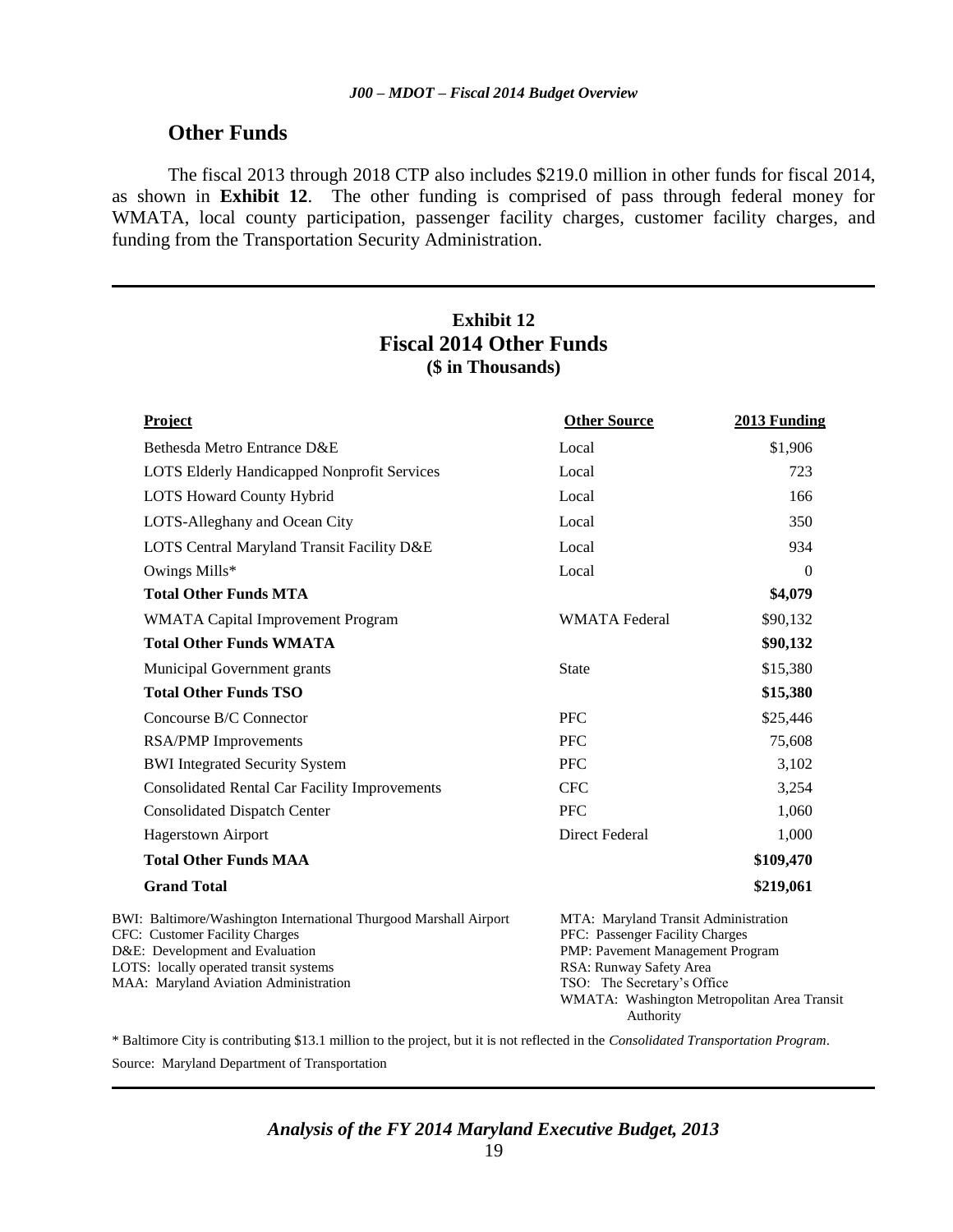## *Issues*

## **1. Federal Transportation Aid Has Been Re-authorized**

After three years of extensions, Congress recently passed a 27-month authorization ("Moving Ahead for Progress in the  $21<sup>st</sup>$  Century Act" or MAP-21) for transportation funding and programs. MAP-21 provides guaranteed funding levels through federal fiscal 2014 for highway and transit funding. From 2013 to 2014, Maryland can expect to receive \$780 million on average with \$580 million in highway funding and \$200 million in transit funding, largely maintaining current funding levels. Under the prior authorization (SAFETEA-LU) Maryland received \$720 million on average with \$580 million for highways and \$140 million for transit; however, MAP-21 does not include any earmarks for specific projects.

Several policy changes have been made in MAP-21. Overall, the largest policy change is in efforts to speed up the environmental review process which includes penalties for agencies that take longer than 180 days to complete their review. Other changes include the creation of a national freight policy and state freight advisory committees with federal funding for freight projects increased from 80 to 90%. Another important change is that the Federal Transit Administration (FTA) now has the authority to oversee the safety of public transit systems. Finally, consistent with previous recommendations, the number of transportation funding programs for highways and transit has been consolidated.

The long-term outlook for transportation funding is still uncertain, just as it was previously. To maintain current funding levels, a federal general fund transfer was required that was offset due to changes in pension contributions and other one-time transfers. To address the funding imbalance, either new or additional revenue will need to be identified or distributions to states will need to be reduced.

## **Highway Funding**

MAP-21 largely maintains current funding levels for highway funding. When looking at the highway program, Maryland can expect to receive \$580.5 million in federal fiscal 2012 and 2013, increasing to \$585.4 million in fiscal 2014, roughly equal to what the State received under the last authorization.

Maryland highway funding is now derived from six funding categories. The largest categories are the National Highway Performance Program and the Surface Transportation Program which total \$474.7 million, or 82%, of the funding Maryland receives for highways. These two programs largely support funding for the existing highway and bridge network. The remaining funding is divided among existing highway programs including highway safety, congestion mitigation and air quality, transportation alternatives (2% of total funding level), and metropolitan planning. The only major change in these other programs is that transportation enhancements now have a broader definition to be more inclusive of road projects, and the overall funding level has been reduced. Many environmental activists argue that this reduces funding for bike and pedestrian paths.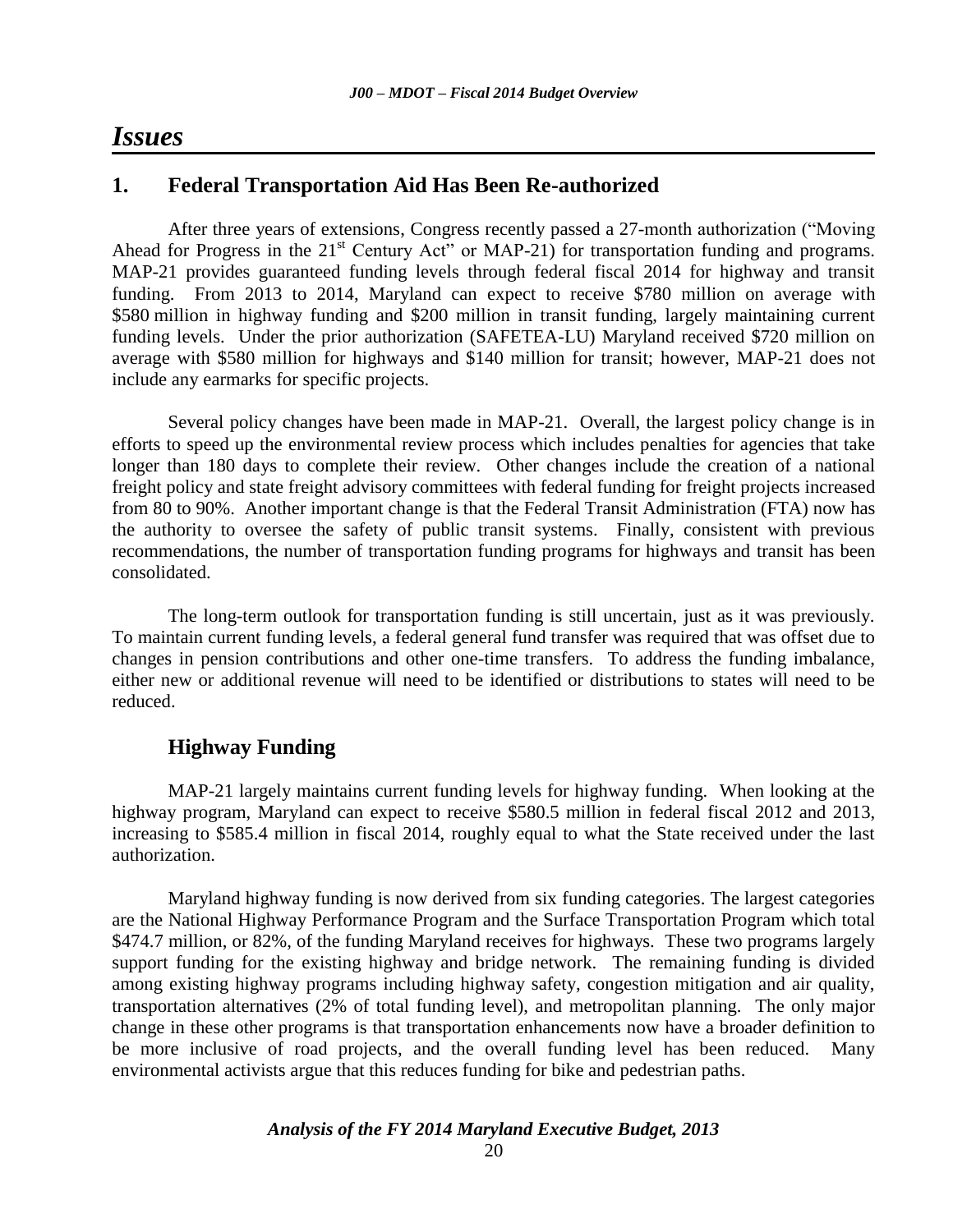## **Mass Transit Funding**

Overall, the structure of mass transit funding has not changed substantially. MDOT has shown the amount as approximately \$200 million in fiscal 2013 and 2014.

Funding for the construction of major transit projects continues to be funded through the New Starts program using federal general funds. Two changes to the program were made. First, more Bus Rapid Transit projects can be funded out of the New Starts program. Second, core capacity projects can be funded, but these projects must be projects for existing systems that were not previously eligible and must increase capacity by 10%.

## **Notable Policy Changes**

There are several notable policy changes in MAP-21.

- **Project Streamlining:** One of the major policy initiatives of the House Republicans was to streamline the environmental review process for projects. As a result, several changes have been made in MAP-21 to this end. For example, agencies have 180 days to complete an environmental review of a project before its budget is reduced. Other changes include projects receiving less than \$5 million in federal funds or a total project cost under \$30 million and a federal share of less than 15% being exempt from the federal clearance process. A final exemption is for projects that involve the repair of existing highways and bridges, repairing damage from natural disasters, and projects within an existing right-of-way.
- **Freight Policy:** MAP-21 requires a national freight policy to be created and states to create a freight advisory panel. In addition, the federal share for eligible freight projects would increase from 80 to 90%.
- **TIFIA:** Funding for the Transportation Infrastructure Finance Innovation Act (TIFIA) program, which provides low-interest loans or credit, is increased to \$1 billion.
- **Projects of National and Regional Significance Program:** MAP-21 authorizes \$500 million in fiscal 2013 for major projects of national and regional significance. This funding would still need to be appropriated.
- **Transit Safety Oversight:** Transit safety oversight is now under the purview of the FTA.
- **Earmarks:** MAP-21 does not contain any earmarks.
- **Tolling Policies:** The authority to expand tolling to new capacity on Interstates is expanded provided that the current level of toll-free lane miles is not diminished. In addition, the conversion of high-occupancy vehicle lanes to high-occupancy toll lanes is allowed.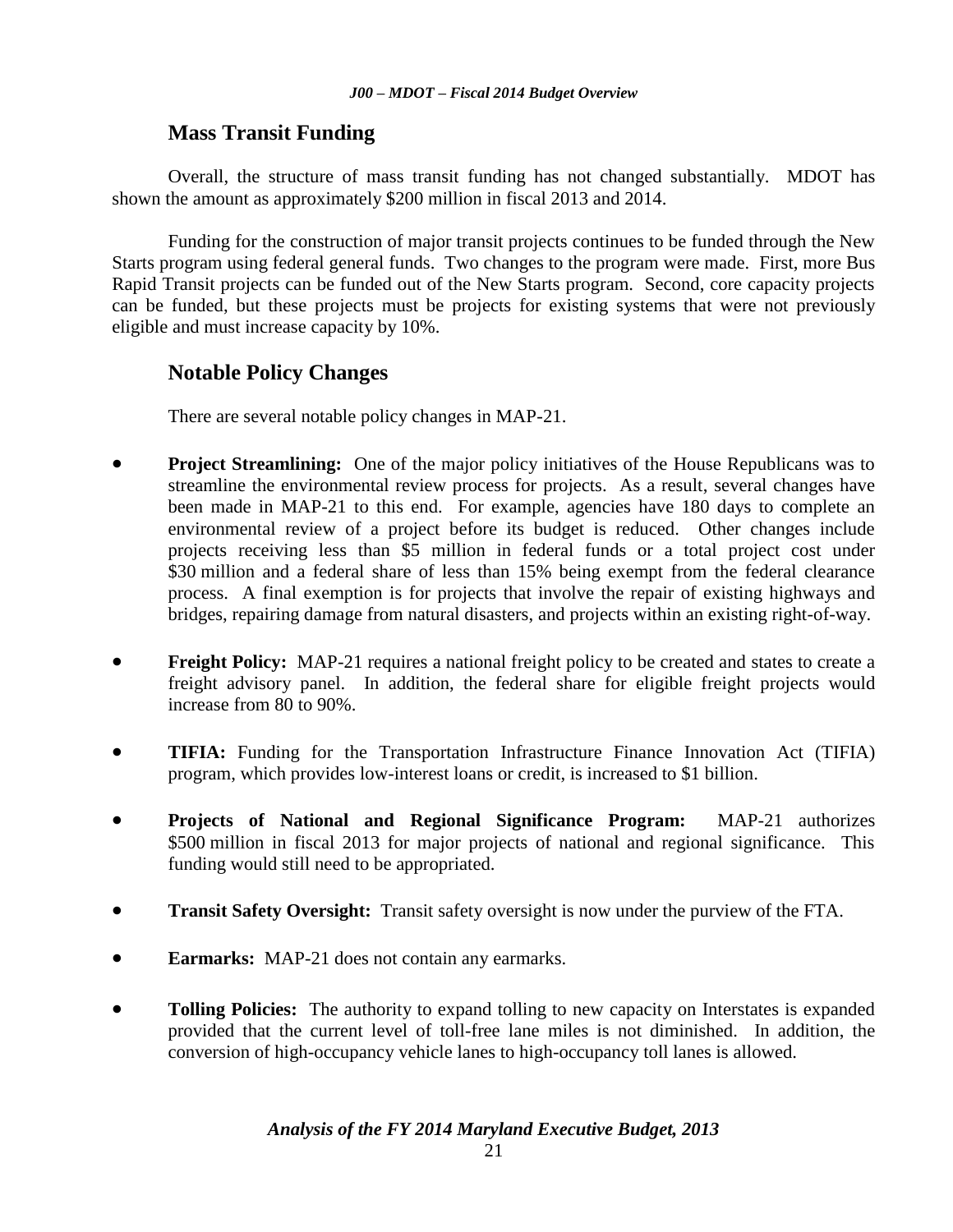## **Long-term Funding Outlook**

MAP-21 largely maintains current funding levels for highways and transit. To maintain current funding levels, a federal general fund transfer was still required that was offset due to changes in pension contributions and other one-time transfers. The fund transfers were required because the ongoing imbalance between federal gas tax revenues and aid to states was left unresolved. In other words, the ongoing discussion of what to do about transportation funding will continue until either revenues are increased or aid to states is decreased. **The Department of Legislative Services recommends that the department discuss the impact of the federal reauthorization.**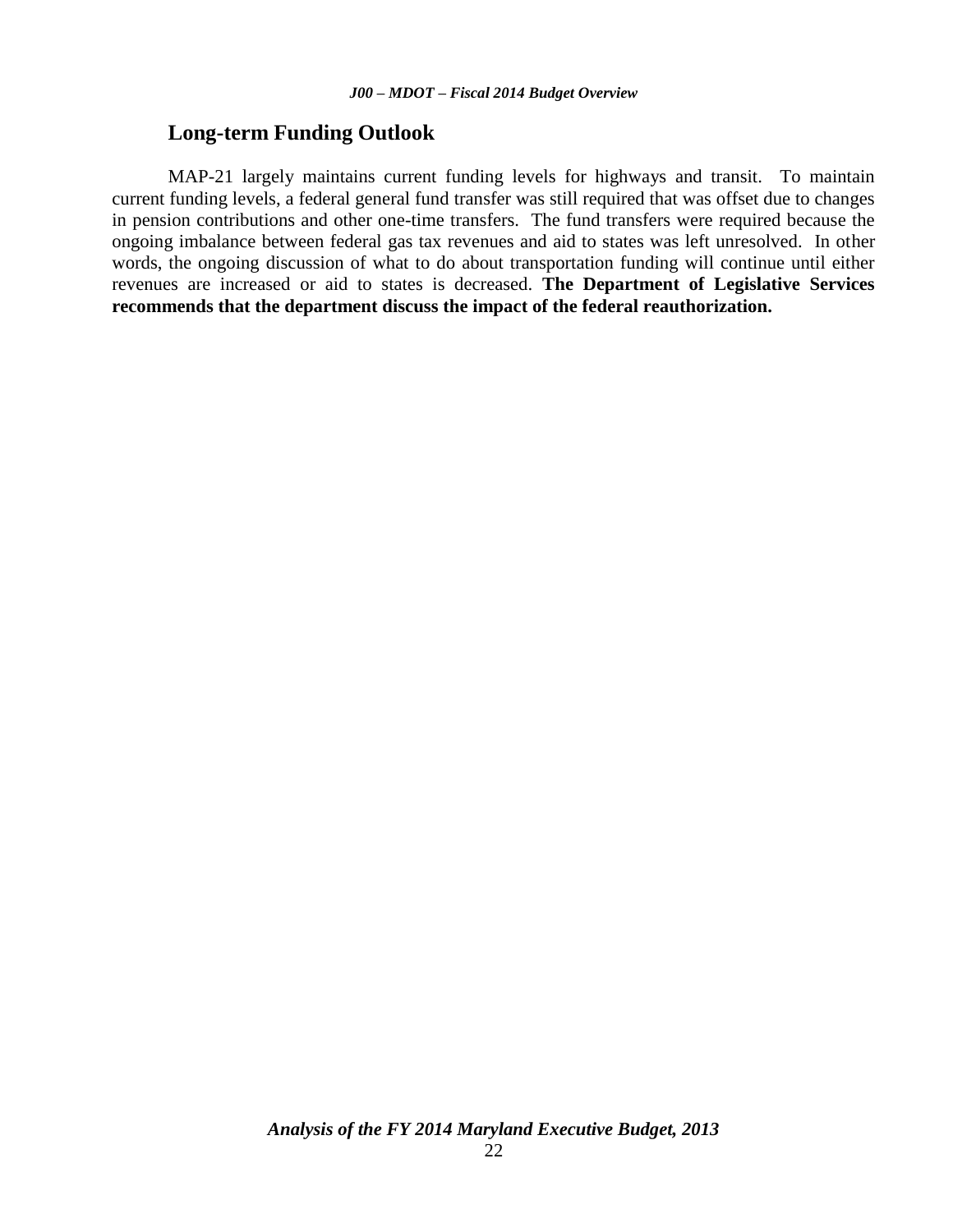## <span id="page-22-0"></span>*[Recommended Actions](#page-1-0)*

1. Add the following language:

Provided that it is the intent of the General Assembly that projects and funding levels appropriated for capital projects, as well as total estimated project costs within the *Consolidated Transportation Program* (CTP), shall be expended in accordance with the plan approved during the legislative session. The department shall prepare a report to notify the budget committees of the proposed changes in the event the department modifies the program to:

- (1) add a new project to the construction program or development and evaluation program meeting the definition of a "major project" under Section 2-103.1 of the Transportation Article that was not previously contained within a plan reviewed in a prior year by the General Assembly and will result in the need to expend funds in the current budget year; or
- (2) change the scope of a project in the construction program or development and evaluation program meeting the definition of a "major project" under Section 2-103.1 of the Transportation Article that will result in an increase of more than 10% or \$1,000,000, whichever is greater, in the total project costs as reviewed by the General Assembly during a prior session.

For each change, the report shall identify the project title, justification for adding the new project or modifying the scope of the existing project, current year funding levels, and the total project cost as approved by the General Assembly during the prior session compared with the proposed current year funding and total project cost estimate resulting from the project addition or change in scope.

Further provided that notification of project additions, as outlined in paragraph (1) above; changes in the scope of a project, as outlined in paragraph (2) above; or moving projects from the development and evaluation program to the construction program, shall be made to the General Assembly 45 days prior to the expenditure of funds or the submission of any contract for approval to the Board of Public Works.

**Explanation:** This annual budget bill language requires the department to notify the budget committees of proposed changes to the transportation capital program that will add a new project that was not in the fiscal 2013-2018 CTP or will increase a total project's cost by more than 10% or \$1 million, due to a change in scope. Reports are to be submitted with the draft and final versions of the CTP, with each using the 2013 session CTP as the basis for comparison. In addition, notification is required as needed throughout the budget year, if certain changes to projects are made.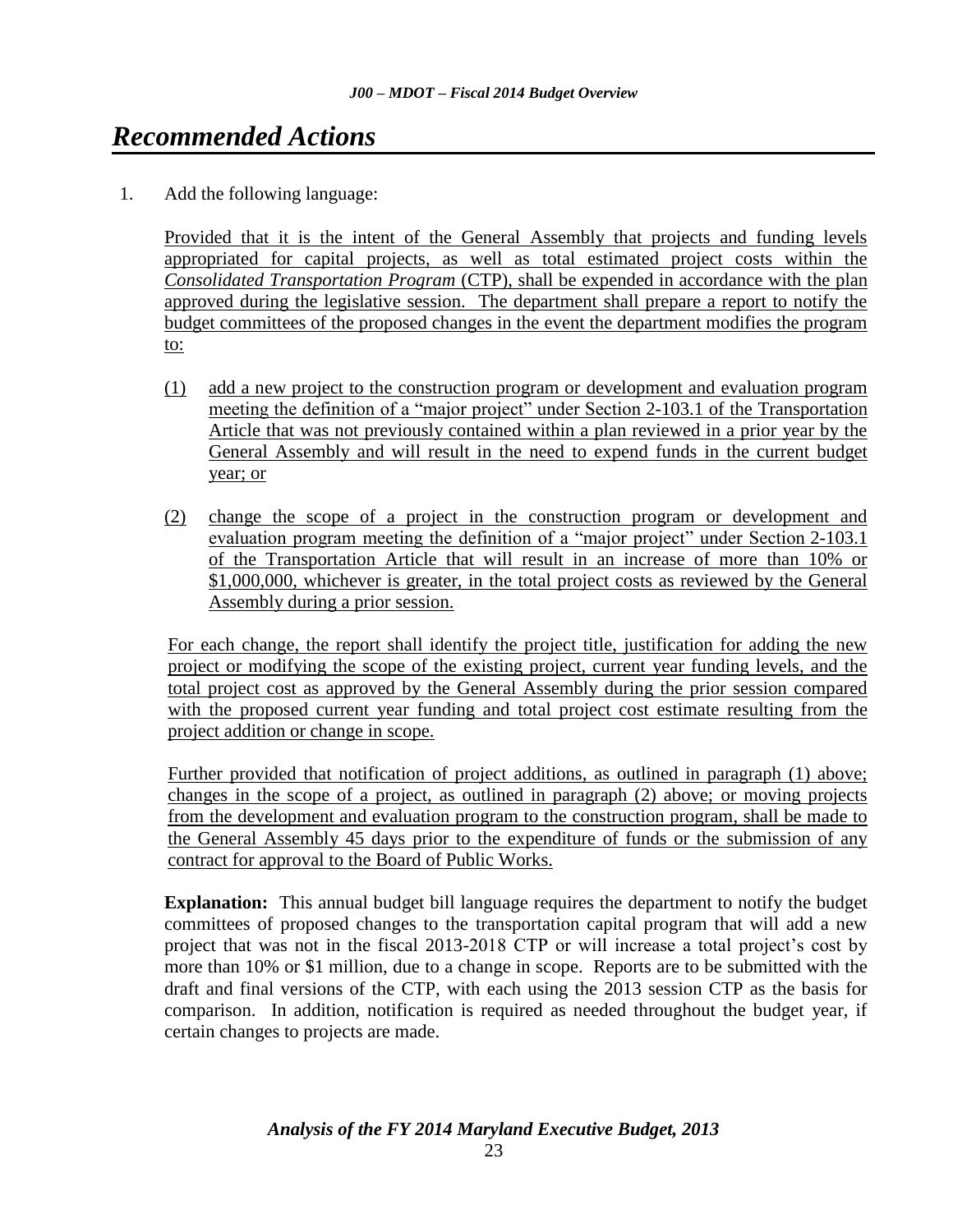#### *J00 – MDOT – Fiscal 2014 Budget Overview*

| <b>Information Request</b>                                 | Author                                   | <b>Due Date</b>                                                                              |
|------------------------------------------------------------|------------------------------------------|----------------------------------------------------------------------------------------------|
| Capital budget changes from<br>one CTP version to the next | Maryland Department of<br>Transportation | With draft CTP<br>With final CTP                                                             |
| Capital budget changes<br>throughout the year              | Maryland Department of<br>Transportation | 45 days prior to the<br>expenditure of funds or<br>seeking Board of Public<br>Works approval |

2. Add the following language:

The Maryland Department of Transportation (MDOT) shall not expend funds on any job or position of employment approved in this budget in excess of xxx positions and xxx contractual full-time equivalents paid through special payments payroll (defined as the quotient of the sum of the hours worked by all such employees in the fiscal year divided by 2,080 hours) of the total authorized amount established in the budget for MDOT at any one time during fiscal 2014. The level of contractual full-time equivalents may be exceeded only if MDOT notifies the budget committees of the need and justification for additional contractual personnel due to:

- (1) business growth at the Helen Delich Bentley Port of Baltimore or Baltimore/Washington International Thurgood Marshall Airport which demands additional personnel; or
- (2) emergency needs that must be met (such as transit security or highway maintenance).

The Secretary shall use the authority under Sections 2-101 and 2-102 of the Transportation Article to implement this provision. However, any authorized job or position to be filled above the regular position ceiling approved by the Board of Public Works shall count against the Rule of xx imposed by the General Assembly. The establishment of new jobs or positions of employment not authorized in the fiscal 2014 budget shall be subject to Section 7-236 of the State Finance and Procurement Article and the Rule of xx.

**Explanation:** This annual budget bill language establishes a position ceiling for MDOT each year to limit growth in regular positions and contractual full-time equivalents.

| <b>Information Request</b>                                               | Author      | <b>Due Date</b> |
|--------------------------------------------------------------------------|-------------|-----------------|
| Additional regular positions<br>and contractual full-time<br>equivalents | <b>MDOT</b> | As needed       |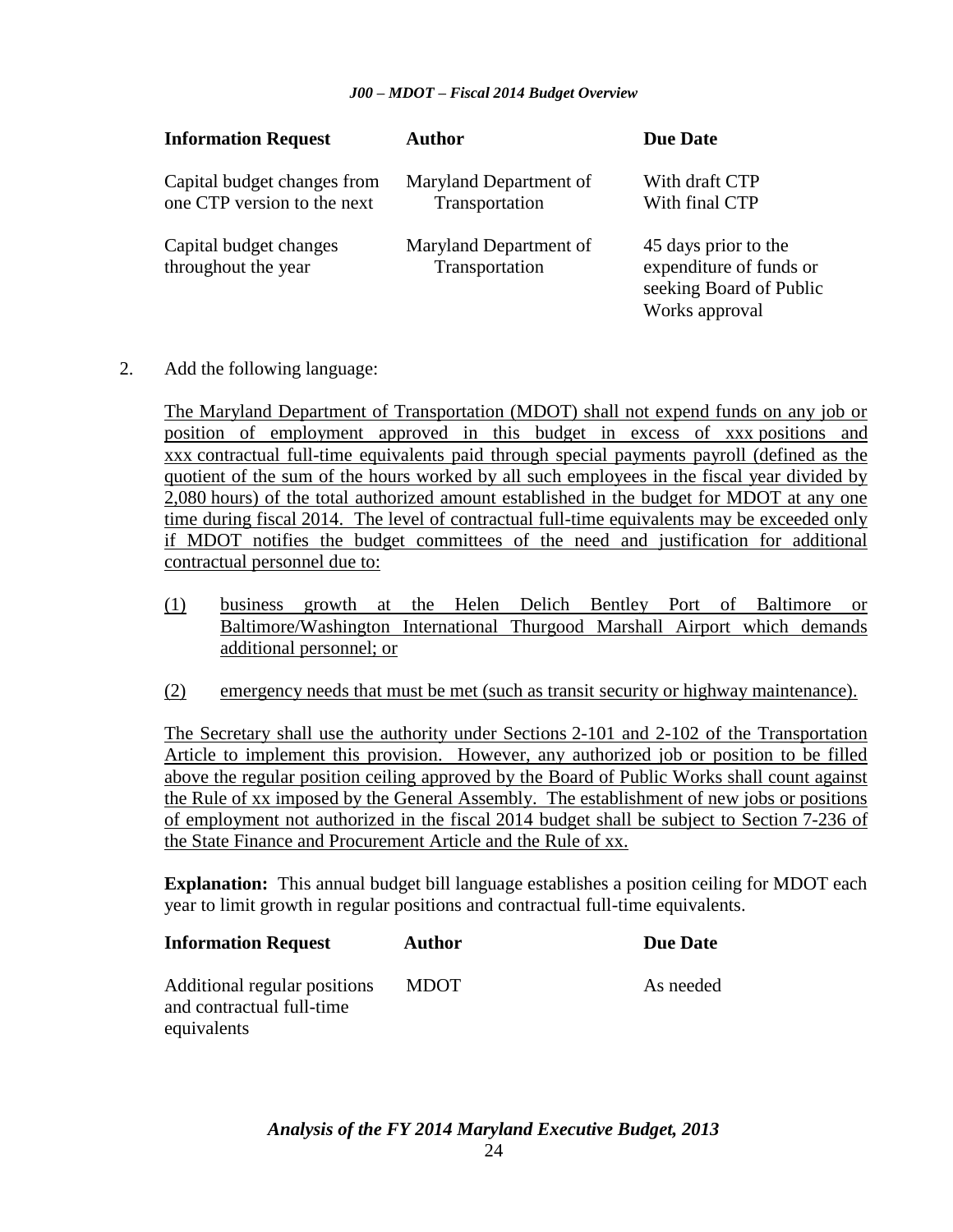3. Add the following language:

It is the intent of the General Assembly that funds dedicated to the Transportation Trust Fund shall be applied to purposes bearing direct relation to the State transportation program, unless directed otherwise by legislation. To implement this intent for the Maryland Department of Transportation (MDOT) in fiscal 2014, no commitment of funds in excess of \$250,000 may be made nor such an amount may be transferred, by budget amendment or otherwise, for any project or purpose not normally arising in connection with the ordinary ongoing operation of MDOT and not contemplated in the approved budget or the last published Consolidated Transportation Program without 45 days of review and comment by the budget committees.

**Explanation:** This annual budget bill language prohibits MDOT from using transportation funds for uses other than for transportation-related purposes without review and comment by the budget committees.

| <b>Information Request</b>                                                 | <b>Author</b> | <b>Due Date</b> |
|----------------------------------------------------------------------------|---------------|-----------------|
| Information on<br>nontransportation<br>expenditures exceeding<br>\$250,000 | <b>MDOT</b>   | As needed       |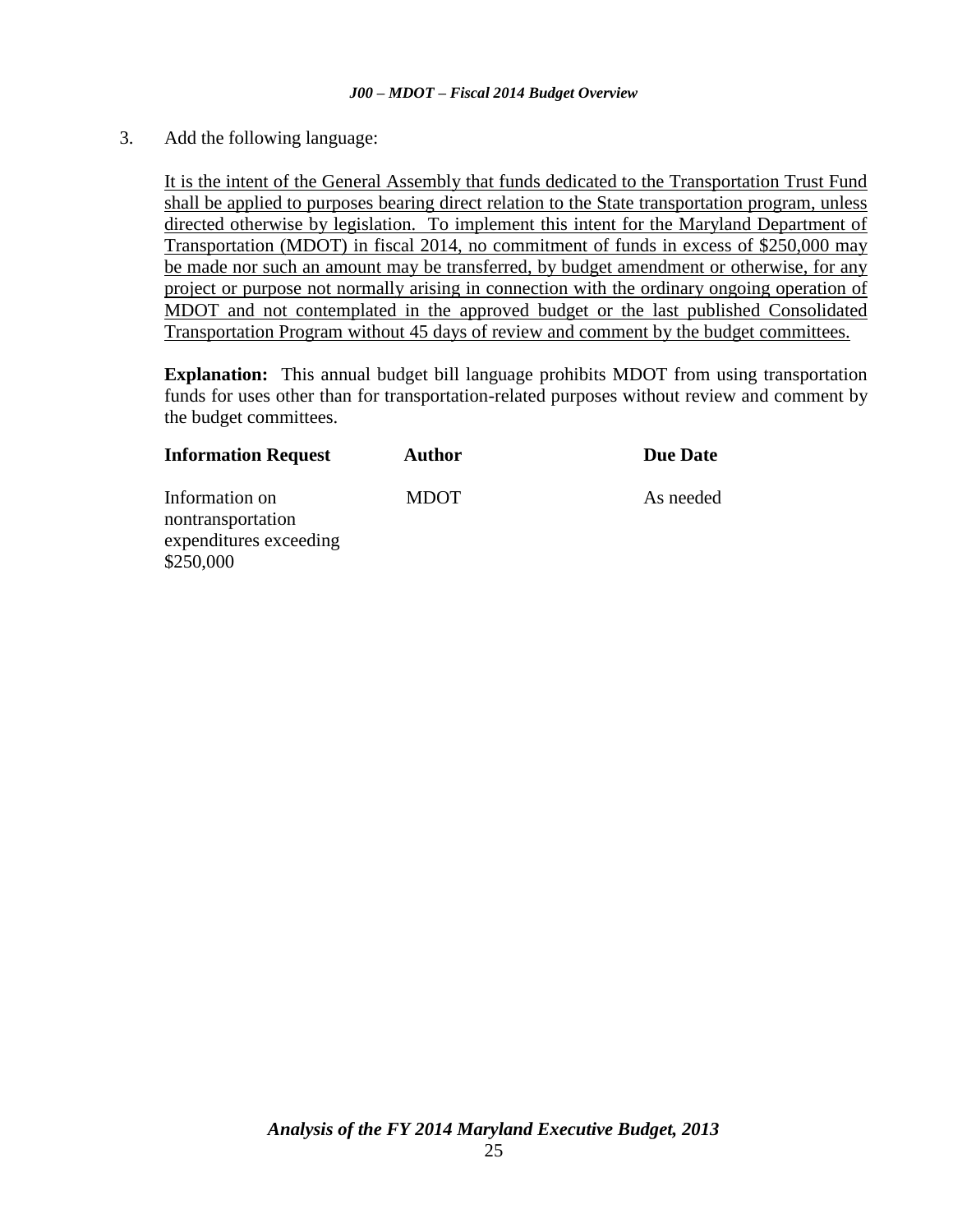## **Transportation Trust Fund Forecast Fiscal 2012-2018 (\$ in Millions)**

|                                                            | <b>Actual</b><br>2012 | 2013             | 2014             | 2015           | 2016             | 2017             | 2018             | <b>Total</b><br>2013-2018 |
|------------------------------------------------------------|-----------------------|------------------|------------------|----------------|------------------|------------------|------------------|---------------------------|
| <b>Opening Fund Balance</b><br><b>Closing Fund Balance</b> | \$221<br>\$187        | \$187<br>\$100   | \$100<br>\$100   | \$100<br>\$100 | \$100<br>\$100   | \$100<br>\$100   | \$100<br>\$100   |                           |
| <b>Revenues</b>                                            |                       |                  |                  |                |                  |                  |                  |                           |
| Taxes and Fees                                             | \$1,793               | \$1,950          | \$2,109          | \$2,198        | \$2,261          | \$2,304          | \$2,348          | \$13,170                  |
| Operating and Misc.                                        | 568                   | 509              | 503              | 511            | 519              | 528              | 538              | 3,109                     |
| Transfers between TTF and GF                               | $-43$                 | $\Omega$         | $\theta$         | $\overline{0}$ | 0                | $\theta$         | $\theta$         | $\boldsymbol{0}$          |
| <b>MDTA</b> Transfer                                       | $\boldsymbol{0}$      | $\boldsymbol{0}$ | $\overline{0}$   | $\overline{0}$ | $\theta$         | $\theta$         | $\mathbf{0}$     | $\overline{0}$            |
| <b>Net Revenues Subtotal</b>                               | \$2,319               | \$2,459          | \$2,613          | \$2,709        | \$2,780          | \$2,832          | \$2,886          | \$16,279                  |
| <b>Bonds Sold</b>                                          | 115                   | 265              | 395              | 290            | 265              | 270              | 340              | 1,825                     |
| <b>Bond Premium</b>                                        | 15                    | $\boldsymbol{0}$ | $\boldsymbol{0}$ | $\overline{0}$ | $\boldsymbol{0}$ | $\boldsymbol{0}$ | $\boldsymbol{0}$ | $\boldsymbol{0}$          |
| <b>Total Revenues</b>                                      | \$2,449               | \$2,811          | \$3,008          | \$2,999        | \$3,045          | \$3,102          | \$3,226          | \$18,442                  |
| <b>Expenditures</b>                                        |                       |                  |                  |                |                  |                  |                  |                           |
| Debt Service                                               | \$174                 | \$180            | \$212            | \$242          | \$259            | \$288            | \$303            | \$1,484                   |
| <b>Operating Budget</b>                                    | 1,572                 | 1,646            | 1,728            | 1,798          | 1,867            | 1,931            | 1,998            | 10,968                    |
| <b>State Capital</b>                                       | 736                   | 985              | 1,068            | 959            | 919              | 883              | 925              | 5,739                     |
| <b>Total Expenditures</b>                                  | \$2,482               | \$2,811          | \$3,008          | \$2,999        | \$3,045          | \$3,102          | \$3,226          | \$18,191                  |
| <b>Debt</b>                                                |                       |                  |                  |                |                  |                  |                  |                           |
| Debt Outstanding                                           | \$1,563               | \$1,718          | \$1,983          | \$2,120        | \$2,221          | \$2,303          | \$2,446          |                           |
| Debt Coverage -Net Income                                  | 3.4                   | 3.3              | 3.2              | 3.3            | 3.2              | 3.1              | 2.9              |                           |
| <b>Local Highway User Revenues</b>                         | \$147                 | \$160            | \$168            | \$174          | \$179            | \$181            | \$184            | \$1,046                   |
| <b>HUR Transfer to GF</b>                                  | \$187                 | \$0              | \$0              | \$0            | \$0              | \$0              | \$0              | \$0                       |
| <b>Capital Summary</b>                                     |                       |                  |                  |                |                  |                  |                  |                           |
| <b>State Capital</b>                                       | \$736                 | \$985            | \$1,068          | \$959          | \$919            | \$883            | \$925            | \$5,739                   |
| Net Federal Capital (Cash Flow)                            | 726                   | 788              | 854              | 629            | 427              | 381              | 351              | 3,430                     |
| <b>Subtotal Capital Expenditures</b>                       | \$1,462               | \$1,773          | \$1,922          | \$1,588        | \$1,346          | \$1,264          | \$1,276          | \$9,169                   |
| <b>GARVEE Debt Service</b>                                 | 87                    | 87               | 87               | 87             | 87               | 87               | 87               | 525                       |

GARVEE: Grant Anticipation Revenue Vehicle GF: general fund HUR: Highway User Revenues MDTA: Maryland Transportation Authority TTF: Transportation Trust Fund

Source: Maryland Department of Transportation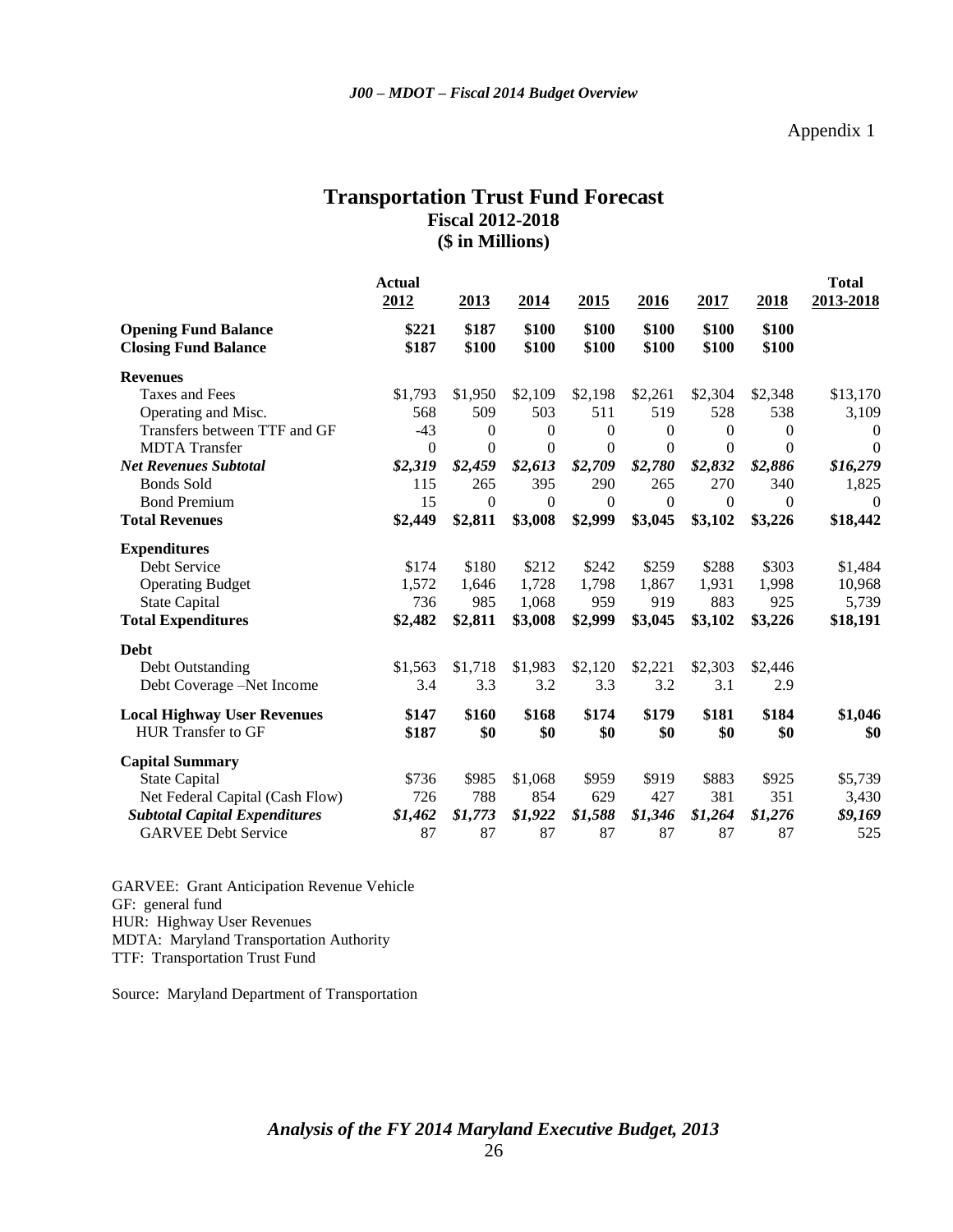## **Highway vs. Transit Spending Net Special Fund Spending Fiscal 1992-2014**



**E**Highway Spending Eleransit Spending **Z** Other

Note: Does not reflect spending on Highway User Revenues or the InterCounty Connector.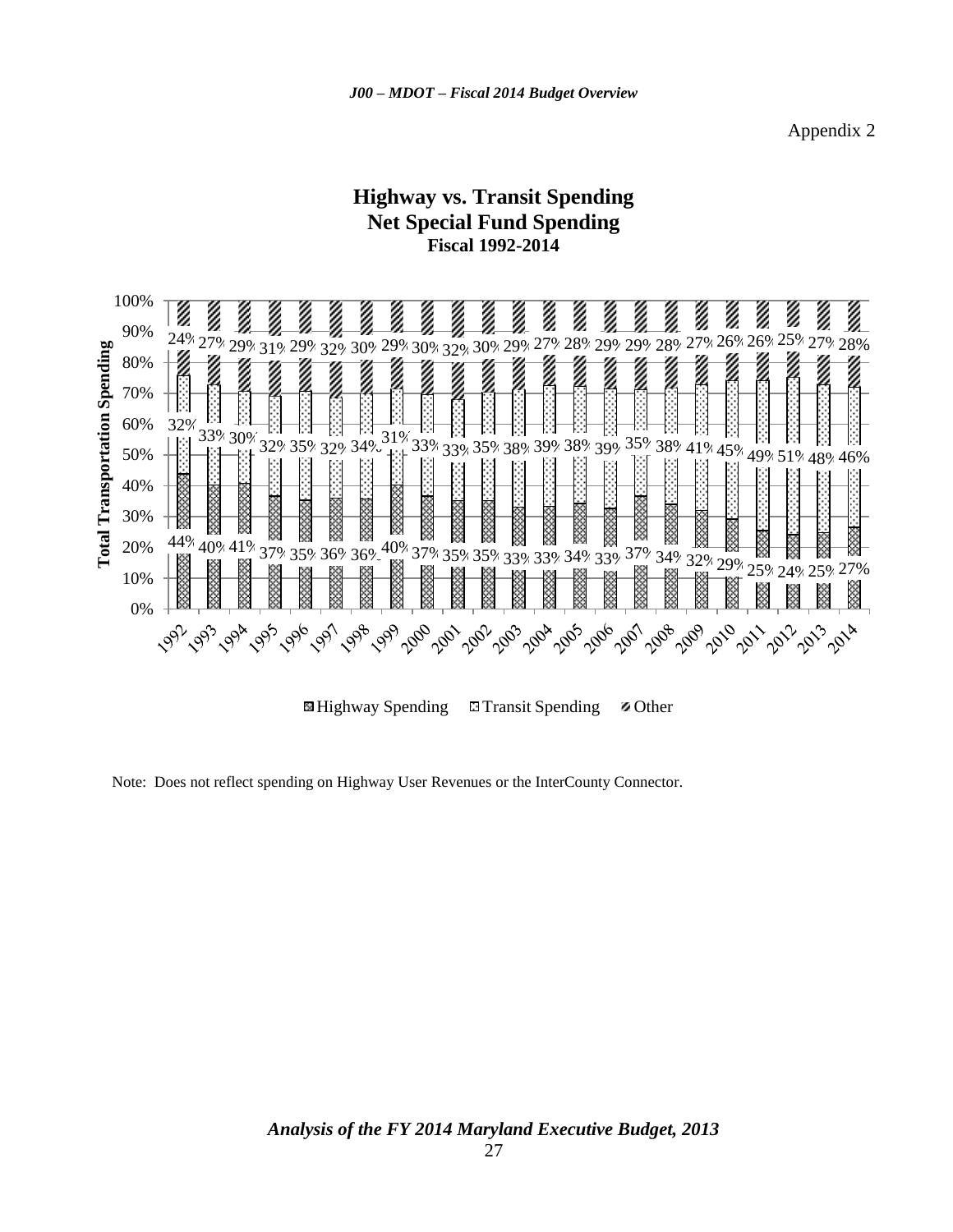Appendix 3

## **Transportation Trust Fund Transfers to/from State General Fund**

| <b>Fiscal Year</b> | <b>Transfers from the Trust Fund</b><br>to the General Fund | <b>Transfers from the General Fund</b><br>to the Trust Fund                                             |
|--------------------|-------------------------------------------------------------|---------------------------------------------------------------------------------------------------------|
| 1984               | \$29.0 million (Budget Shortfall) $1$                       |                                                                                                         |
| 1986               | \$100.0 million Md. Deposit Insurance $2$                   |                                                                                                         |
|                    | Fund (Savings & Loan Crisis)                                |                                                                                                         |
| 1987               |                                                             | \$15.0 million (partial payback of \$129.0 million)                                                     |
| 1988               |                                                             | \$30.0 million (partial payback of \$129.0 million)                                                     |
| 1989               |                                                             | \$36.0 million (partial payback of \$129.0 million)                                                     |
| 1990               |                                                             | \$36.0 million (partial payback of \$129.0 million)                                                     |
| 1991               | \$22.2 million (Budget Shortfall) <sup>3</sup>              | \$12.0 million (final payback of \$129.0 million)                                                       |
| 1992               | \$48.0 million (Budget Shortfall) <sup>4</sup>              |                                                                                                         |
|                    | Equal to biennial registration windfall                     |                                                                                                         |
| 1993               |                                                             |                                                                                                         |
| 1994               |                                                             |                                                                                                         |
| 1995               |                                                             |                                                                                                         |
| 1996               |                                                             |                                                                                                         |
| 1997               |                                                             | \$6.0 million (Failure of Fuel Efficiency Legislation) <sup>5</sup>                                     |
| 1998               |                                                             | \$21.0 million (Failure of Fuel Efficiency Legislation) <sup>5</sup>                                    |
| 1999               |                                                             | \$15.0 million (Failure of Fuel Efficiency Legislation) <sup>5</sup>                                    |
| 2000               |                                                             |                                                                                                         |
| 2001               |                                                             | \$25.1 million (Wilson Bridge/Addison Road<br>Extension) $6$                                            |
|                    |                                                             | \$10.2 million (land adjacent to Greenbelt Metro<br>station) <sup>7</sup>                               |
| 2002               |                                                             | \$23.1 million (Share of rental car sales tax paid in<br>fiscal 2002 as part of transit initiative) $8$ |
| 2003               | \$160.0 million (Budget shortfall) <sup>9</sup>             |                                                                                                         |
| 2004               | \$154.9 million (Budget shortfall) <sup>9</sup>             |                                                                                                         |
| 2005               |                                                             |                                                                                                         |
| 2006               |                                                             | \$50.0 million (partial payback of \$314.9 million) <sup>10</sup>                                       |
| 2007               |                                                             |                                                                                                         |
| 2008               |                                                             |                                                                                                         |
| 2009               | 11                                                          |                                                                                                         |
| 2010               | $11\,$                                                      |                                                                                                         |
| 2011               | $11\,$                                                      |                                                                                                         |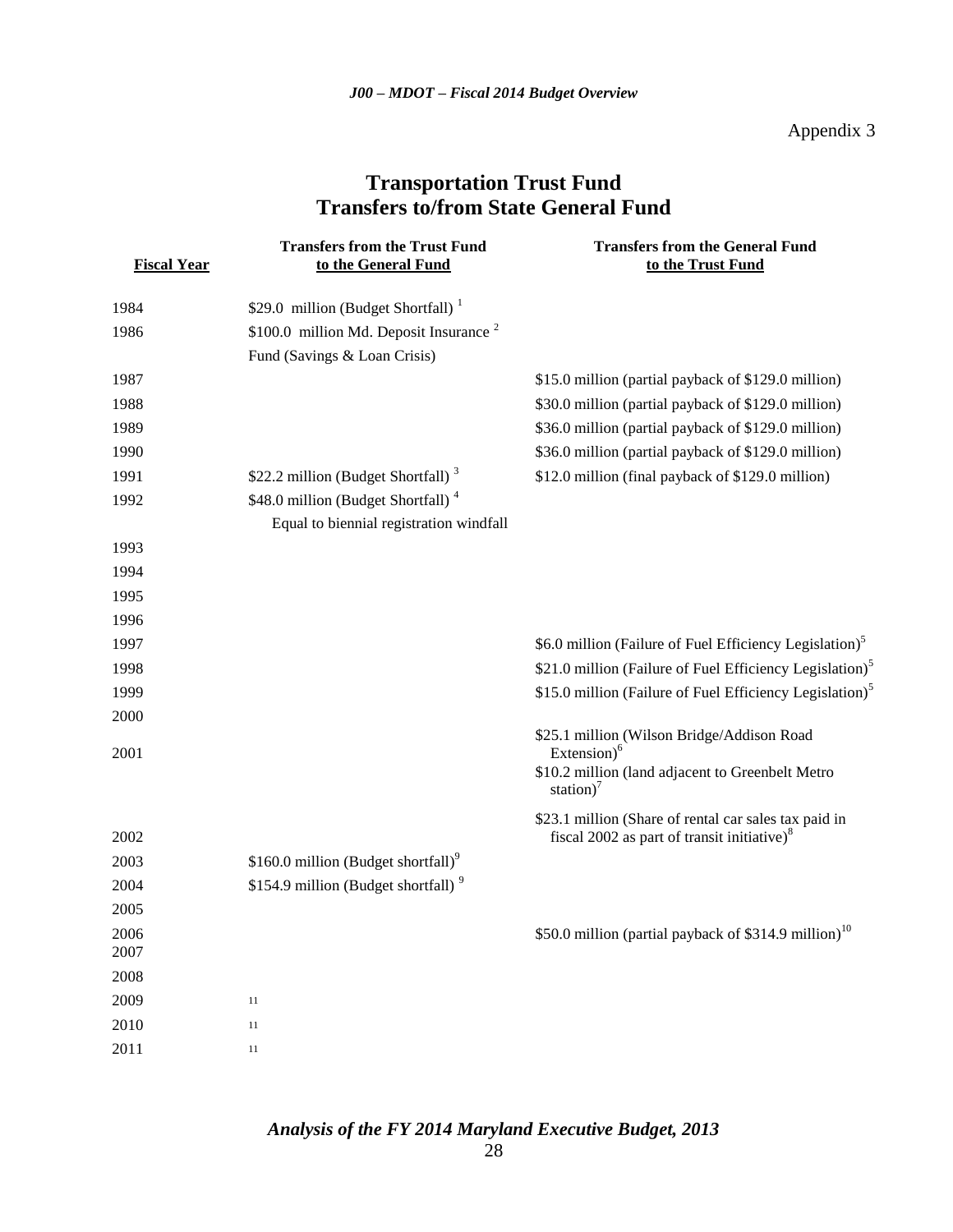#### *J00 – MDOT – Fiscal 2014 Budget Overview*

| <b>Fiscal Year</b>   | <b>Transfers from the Trust Fund</b><br>to the General Fund | <b>Transfers from the General Fund</b><br>to the Trust Fund |
|----------------------|-------------------------------------------------------------|-------------------------------------------------------------|
| 2012                 | \$60.0 million <sup>11, 12</sup>                            |                                                             |
| 2013                 | 11                                                          |                                                             |
| 2014                 |                                                             | \$26.0 million $12$                                         |
| 2015                 |                                                             | \$25.0 million $12$                                         |
| 2016                 |                                                             | \$21.0 million $12$                                         |
| <b>Total Paid</b>    | \$574.1                                                     | $$351.4$ million                                            |
| <b>ICC</b> Repayment |                                                             | $$264.9$ <sup>13</sup>                                      |
| Total with ICC       | \$574.1                                                     | $$616.3$ million                                            |

<sup>1</sup>Authorized by Chapter 62 of 1983. Preamble specified future general fund (GF) repayment.

<sup>2</sup> Authorized by Chapter 1 of 1986. Preamble and body specify repayment of this transfer, and the \$29 million transfer from the 1983 session.

<sup>3</sup> Authorized by Chapter 470 of 1991. Funds were transferred to reduce GF shortfall. The statute contains no reference to GF repayment.

<sup>4</sup>Authorized by Chapter 62 of 1992. Funds transferred to balance the GF budget. The statute contains no reference to GF repayment.

<sup>5</sup> Payment outlined in Chapter 204 of 1993 to make up for the loss of \$72 million from failure of legislation relating to the fuel efficiency surcharge. General fund payments totaled \$42 million, and a planned \$30 million transfer from the TTF was cancelled.

 $6$  Budget bill appropriations were made in 2001 (\$50 million) and 2002 (\$45 million) to supplement the Transportation Trust Fund (TTF) to be used for the State's share of constructing a new Woodrow Wilson Bridge (WWB) and a Metro extension from Addison Road to the Largo Town Center. Chapter 440 of 2002 (2002 BRFA) removed all funding for WWB and Addison Road except the \$25 million that had already been expended in 2001.

<sup>7</sup> Chapter 102 of 2001 (fiscal 2002 budget bill) authorized a deficiency appropriation for \$10.2 million for the acquisition of land adjacent to the Greenbelt Metro Station. The deficiency was offset by the withdrawal of a \$10.0 million appropriation from the Economic Development Opportunities Program Fund

 $8$ Chapter 440 of 2002 (Budget Reconciliation and Financing Act (BRFA) of 2002) altered provisions of the transit initiative. The TTF share of the rental car sales tax was returned to 45% and \$9.6 million from the uninsured motorist fee.

<sup>9</sup> Chapter 203 of 2003 (BRFA of 2003/HB 935) transferred a total of \$314.9 million to the GF and required that the Administration submit a plan by December 1, 2003 on the proposed repayment of funds.

 $10$  Chapter 430 of 2004 (BRFA of 2004) included a provision to repay the TTF the \$314.9 million borrowed in 2003 and 2004. It required that a general fund surplus in excess of \$10.0 million be appropriated to the TTF, not to exceed \$50 million per year and only until such time that \$314.9 million is repaid to the TTF.

<sup>11</sup> Chapter 10 of 2008 (SB 46) repealed the sales tax on computer services. As part of the package to offset the GF revenue loss, the TTF share of the sales tax was reduced from 6.5 to 5.3% through fiscal 2013. After 2013, the TTF share of the sales tax was to revert to 6.5%. The revenue going to the GF instead was projected to be \$51.1 million in fiscal 2009, \$53.4 million in fiscal 2010, \$55.8 million in fiscal 2011, \$58.3 million in fiscal 2012, and \$60.9 million in fiscal 2013 (this does not include the TTF share of revenue from the computer services sales tax attributed to the TTF). These numbers total \$279.5 million and are based on projections from the fiscal note for SB 46. The 6.5% sales tax distribution was to go in effect beginning in fiscal 2009, but the change in the sales tax distribution occurred before the TTF received any funding. Chapter 397 of 2011 subsequently ended the sales tax distribution to the TTF in fiscal 2012 but increased the State share of TTF revenues to keep revenues to the TTF at the same level as previously provided. Since the TTF never received any funding, this action is not considered a transfer.

 $12$  HB 72 of 2011 (the Budget Reconciliation and Financing Act of 2011 transferred \$100 million from the TTF with \$60 million going to the GF and \$40 million to the Rainy Day Fund. Unlike the Administration's proposal, the bill includes the repayment of the \$60 million from the GF from fiscal 2014 to 2016. The repayment schedule is \$26 million in fiscal 2014, \$25 million in fiscal 2015, and \$21 million in fiscal 2016 and is done through the reconciliation of corporate income tax revenues and is not an explicit repayment schedule. The \$40 million to Rainy Day Fund is repaid through the additional revenue that was raised for transportation in fiscal 2012.

<sup>13</sup> This total reflects general funds or general obligation bond funds anticipated or received by the Maryland Transportation Authority for the InterCounty Connector (ICC) as part of the repayment of \$314.9 million transferred from the TTF in fiscal 2003 and 2004, per chapters 471 and 472 of 2005. The remaining \$50 million of the ICC repayment was made in fiscal 2006 and is reflected separately in the table.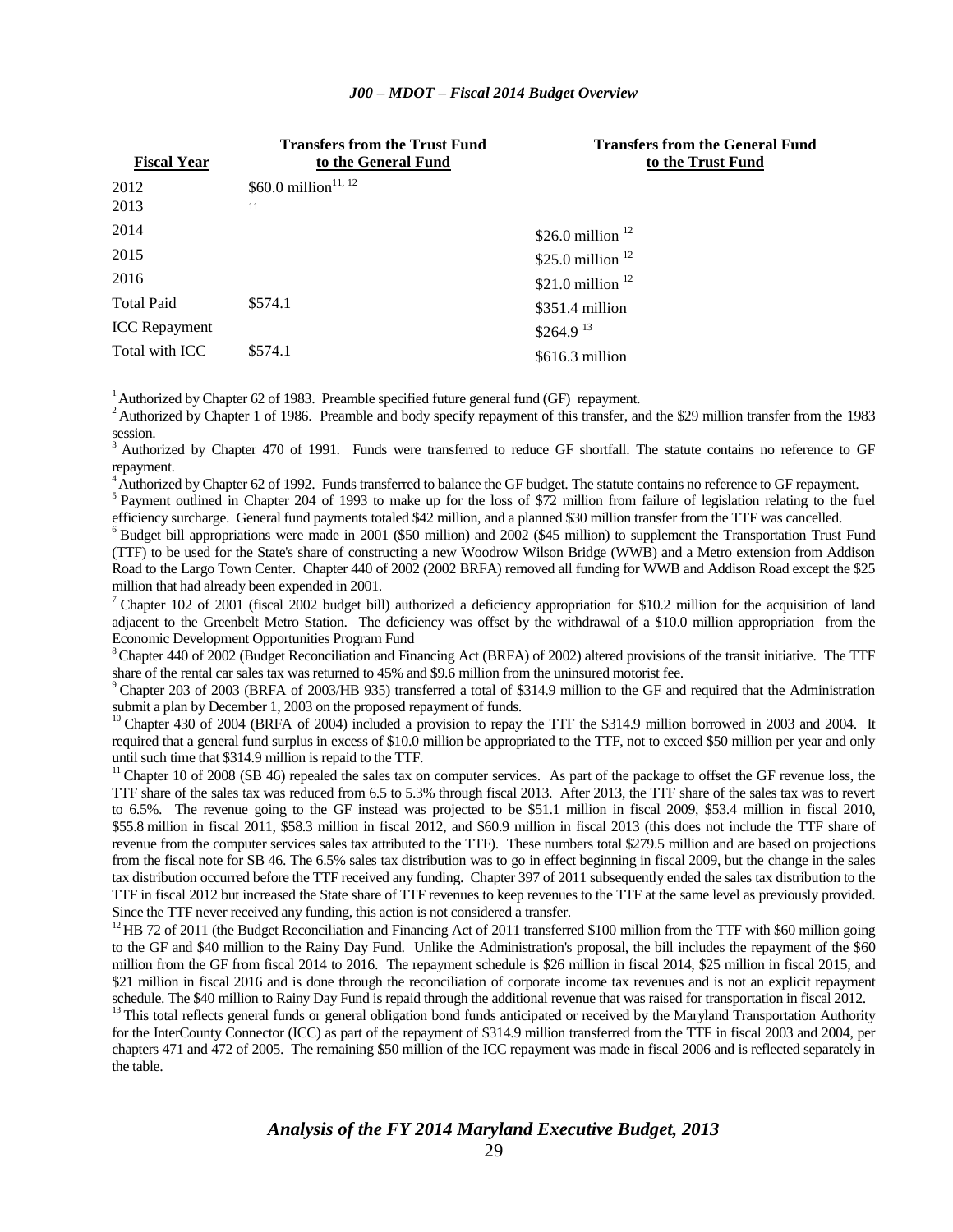## **Highway User Revenues Transfers to/from State General Fund**

| <b>Fiscal</b> | <b>Reductions to Local Highway User Grants with</b> |
|---------------|-----------------------------------------------------|
| Year          | <b>Funds Transferred to the General Fund</b>        |
| 2003          | \$17.9 million $1$                                  |
| 2004          | $$102.4$ million <sup>1</sup>                       |
| 2005          | \$102.4 million $^{1,2}$                            |
| 2006          | \$22.7 million $3$                                  |
| 2007          |                                                     |
| 2008          |                                                     |
| 2009          |                                                     |
| 2010          | \$304.0 million $4,5$                               |
| 2011          | $$377.0$ million $$5$                               |
| 2012          | $$187.3$ million $6$                                |
| 2013          | 6                                                   |
| 2014          |                                                     |
| 2015          |                                                     |
| 2016          |                                                     |

<sup>1</sup> Chapter 203 of 2003 (Budget Reconciliation and Financing Act (BRFA) of 2003) authorized a reduction of the locals' share of highway user revenues (HUR) that would then be transferred to the general fund (GF). This includes \$17.9 million in fiscal 2003, \$102.4 million in FY 2004, and \$51.2 million in fiscal 2005. Since this money came out of the locals' portion of HUR, the money would not have gone to the Trust Fund regardless. The statute contains no reference to GF repayment.

 $^2$  Chapter 203 of 2003 (BRFA 2003) authorized a reduction of the locals' share of HUR and transfer to the GF of \$51.2 million. Chapter 430 of 2004 (BRFA 2004) added an additional \$51.2 million to this number, for a total of \$102.4 million. Since this money came out of the locals' portion of HUR, this money would not have gone to the Trust Fund regardless. The statute contains no reference to GF repayment.

<sup>3</sup> Chapter 444 of 2005 (BRFA 2005) redirected \$48.5 million from the locals' share of HUR to the GF and \$25.8 million of Community Safety and Enhancement Program funds were restricted to be used for one-time transportation capital grants allocated under the same statute governing HUR. Since this money came from the locals' share of HUR, it would not have gone to the Transportation Trust Fund regardless. The statute contains no reference to GF repayment.

<sup>4</sup>Chapter 487 of 2009 transferred \$101.9 million from the local share of HUR to the GF in fiscal 2010 and 2011. In addition, \$60.0 million was transferred from the local share of HUR to the GF.

<sup>5</sup> During the 2009 interim, the Governor reduced the local share of the HUR by \$159.5 million in fiscal 2010 with the intention of transferring those funds to the GF in fiscal 2012. SB 141 as introduced continued that reduction in fiscal 2011 and fiscal 2012. In total, approximately \$340.3 million was to be transferred to the GF in fiscal 2011 and 2012. In fiscal 2010, the prior actions of the legislature plus the \$159.5 transfer resulted in a panned transfer of \$321 million. The General Assembly reduced the fiscal 2010 transfer to the GF to \$298.1 million in recognition of the local jurisdictions having already received payments in fiscal 2010 greater than the amount allowed for in the Administration's proposal. In fiscal 2011 the GF transfer is \$363.4 million, an increase compared to the Administration's proposal to offset the reduced transfer in fiscal 2010. In fiscal 2012, the transfer is \$338.4 million, to reflect the Administration's proposal. In fiscal 2013 and beyond, 19.3% of HUR is transferred to the GF, this equates to approximately \$339.4 million in fiscal 2013.

 $6$  Chapter 397 of 2011 (the Budget Reconciliation and Financing Act of 2011) ended the general fund distribution of HUR from the local share. The TTF share of the sales tax and a portion of the corporate income tax were given to the general fund and the general fund share of HUR was returned to the department's share of HUR.